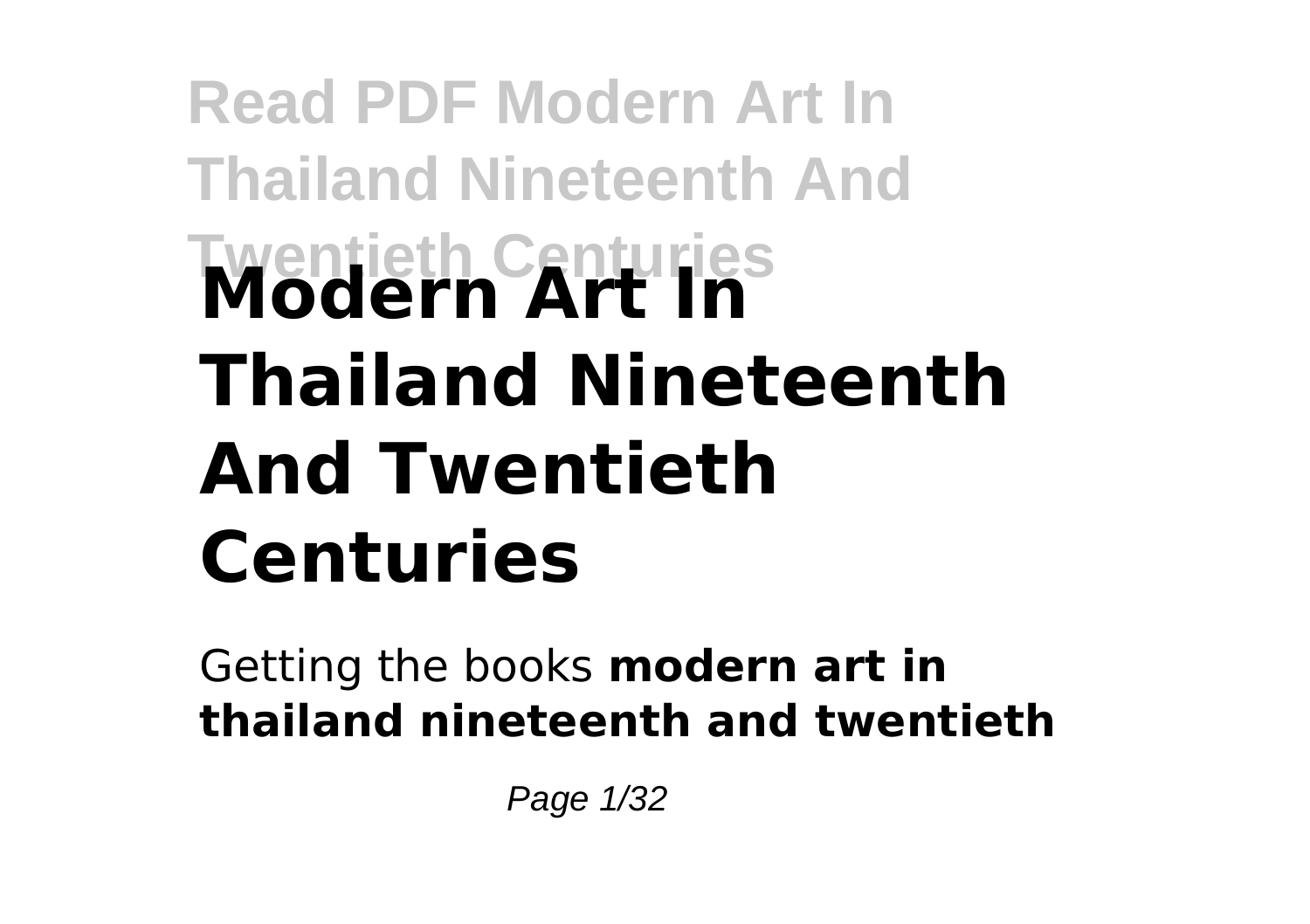**Read PDF Modern Art In Thailand Nineteenth And The Twenturies** now is not type of challenging means. You could not forlorn going when book accretion or library or borrowing from your friends to get into them. This is an agreed easy means to specifically acquire lead by on-line. This online pronouncement modern art in thailand nineteenth and twentieth centuries can be one of the options to accompany you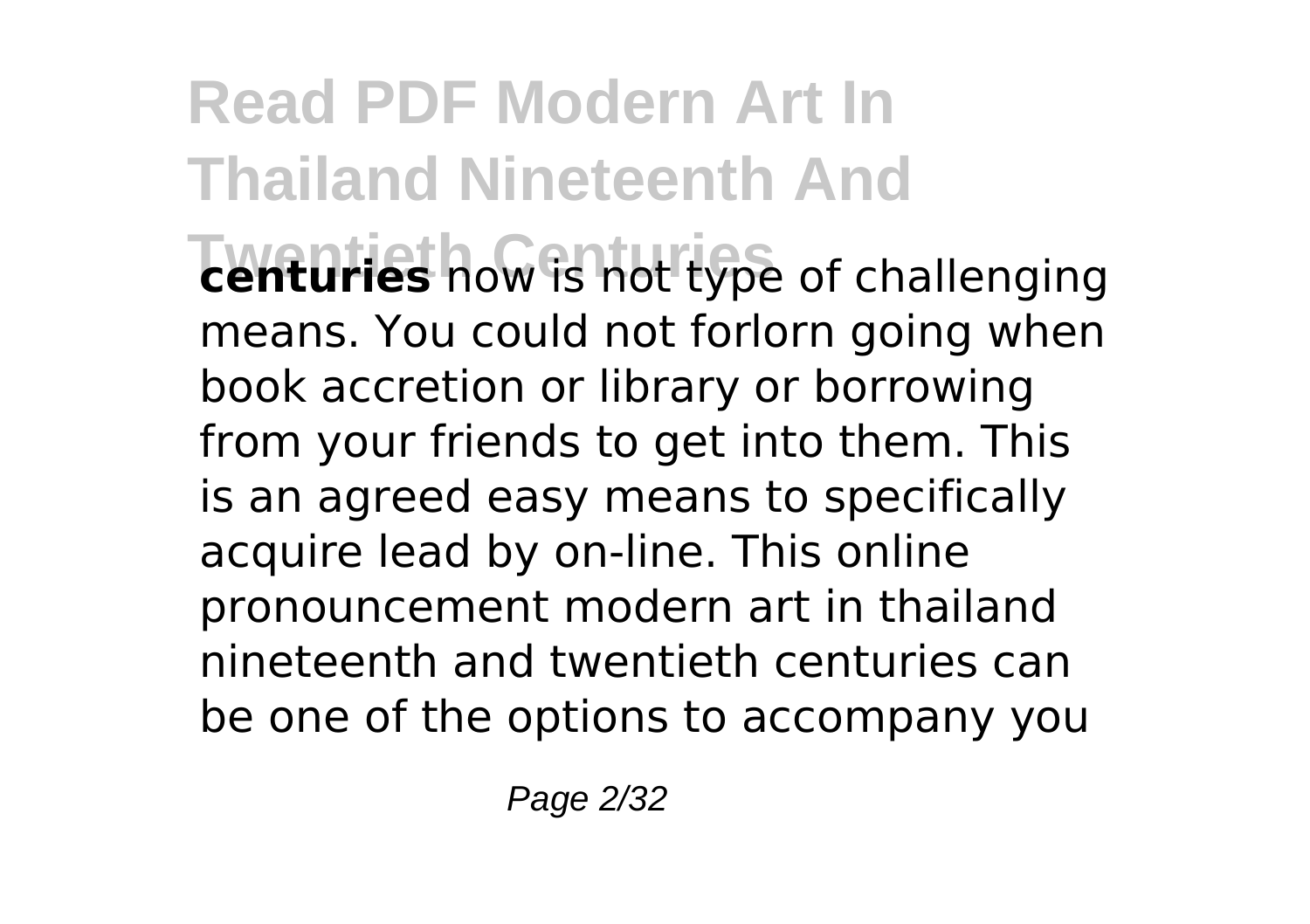**Read PDF Modern Art In Thailand Nineteenth And Twentieth Centuries** as soon as having additional time.

It will not waste your time. give a positive response me, the e-book will certainly flavor you new thing to read. Just invest little epoch to approach this on-line declaration **modern art in thailand nineteenth and twentieth centuries** as with ease as review them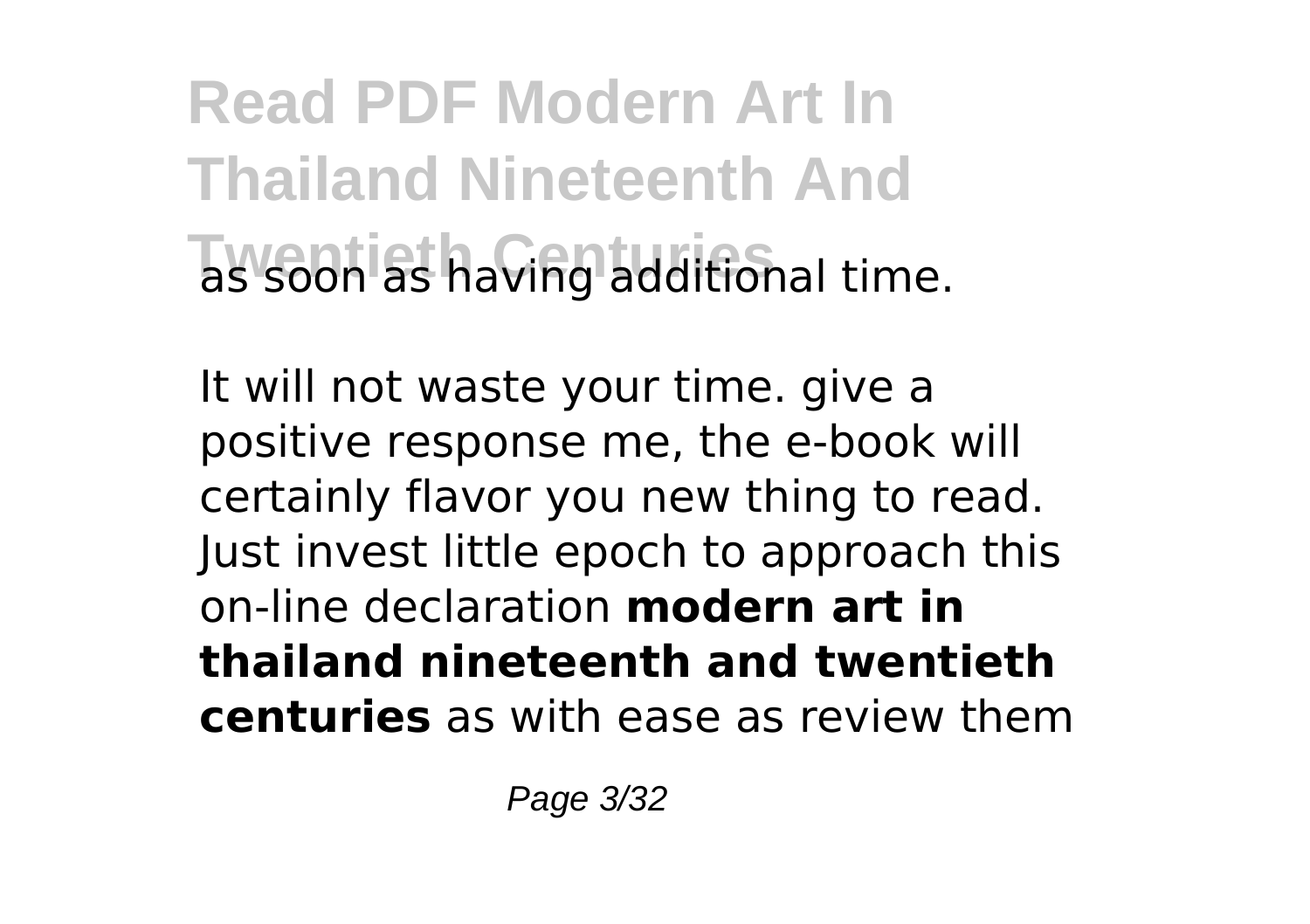**Read PDF Modern Art In Thailand Nineteenth And** wherever you are now.<sup>es</sup>

Amazon has hundreds of free eBooks you can download and send straight to your Kindle. Amazon's eBooks are listed out in the Top 100 Free section. Within this category are lots of genres to choose from to narrow down the selection, such as Self-Help, Travel, Teen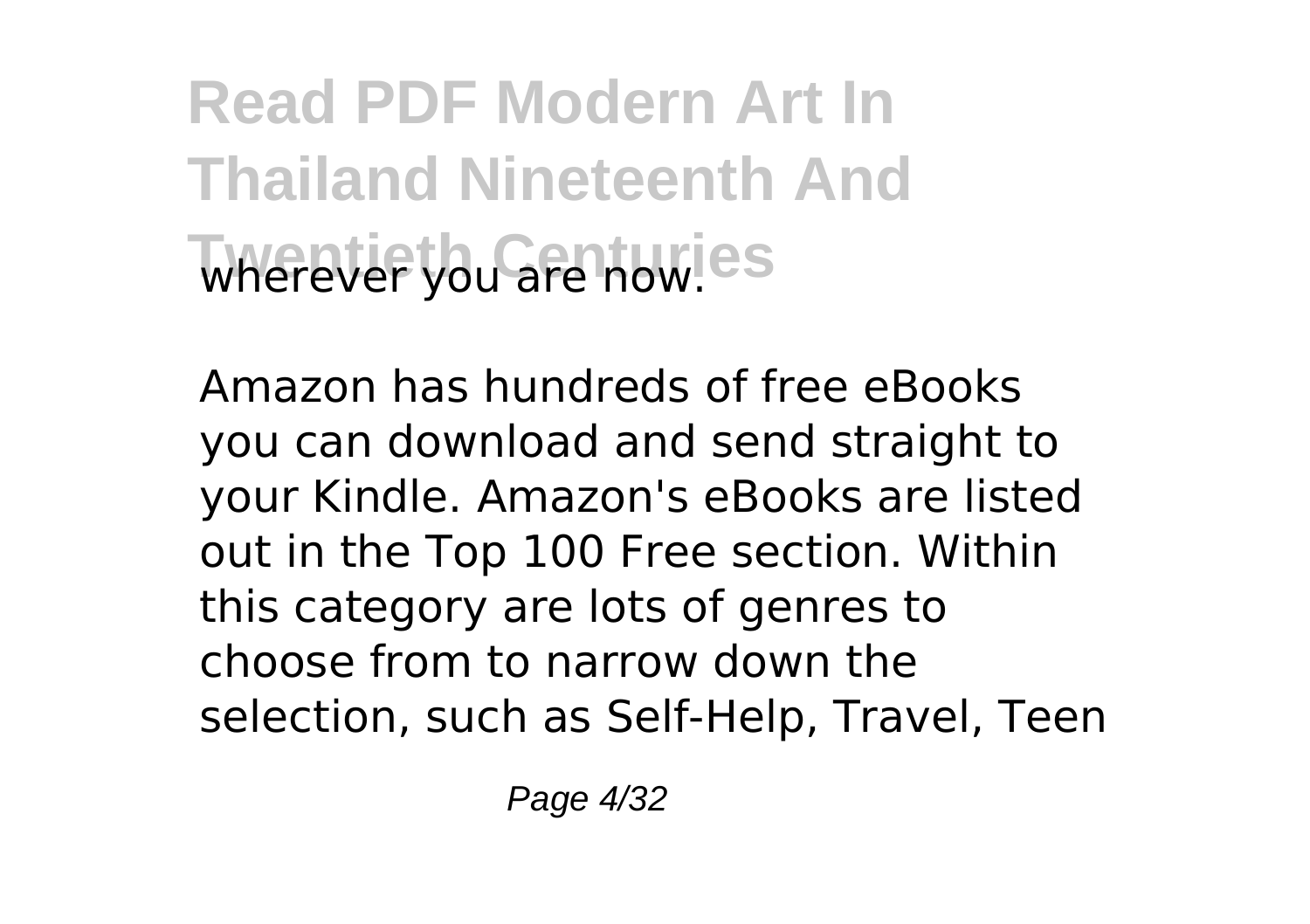**Read PDF Modern Art In Thailand Nineteenth And Twentieth Centuries** & Young Adult, Foreign Languages, Children's eBooks, and History.

**Modern Art In Thailand Nineteenth** Modern Art in Thailand: Nineteenth and Twentieth Centuries [Apinan Poshyananda] on Amazon.com. \*FREE\* shipping on qualifying offers. Modern Art in Thailand: Nineteenth and Twentieth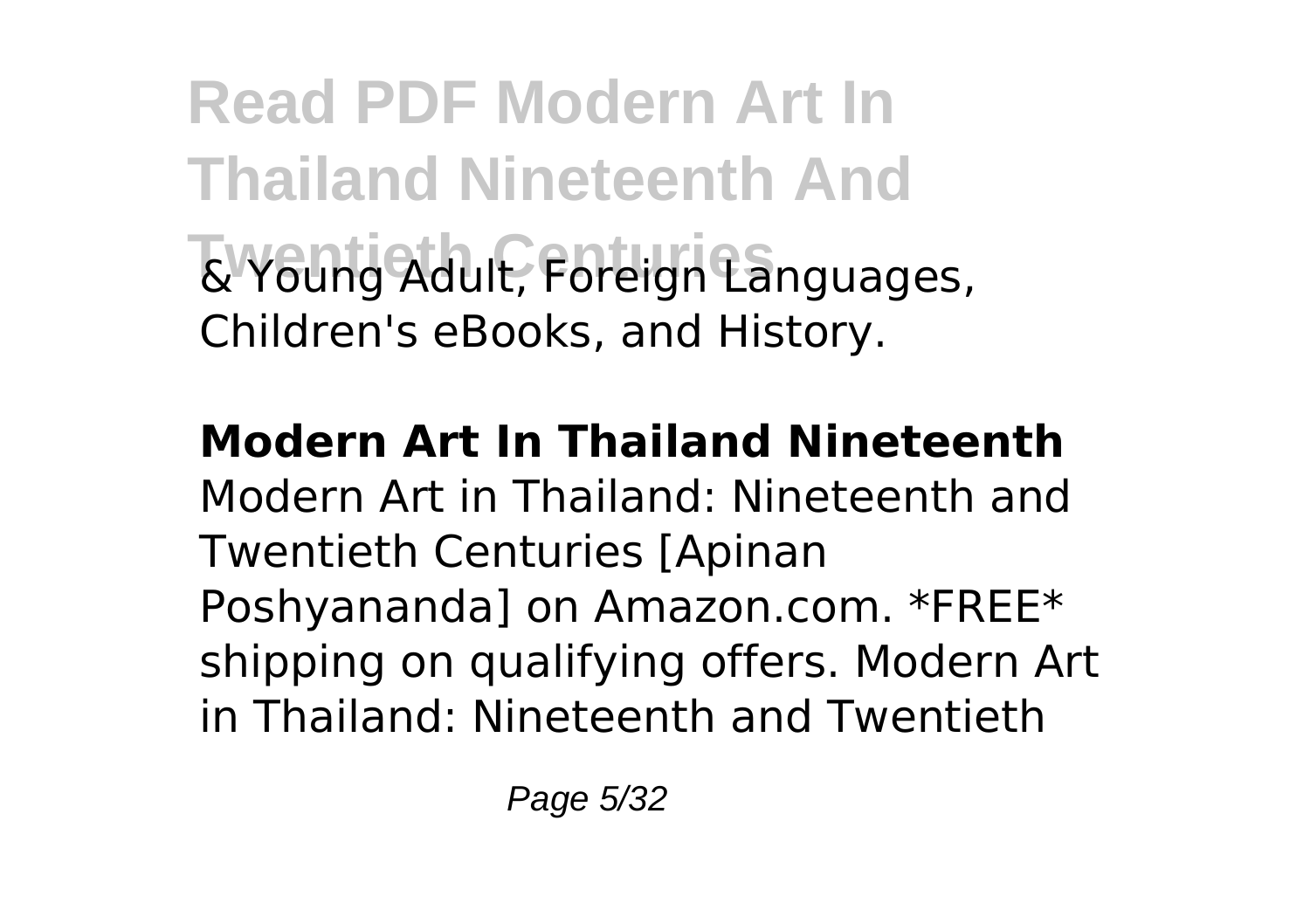**Read PDF Modern Art In Thailand Nineteenth And Twentieth Centuries** 

### **Modern Art in Thailand: Nineteenth and Twentieth Centuries ...**

This book offers, for the first time, a comprehensive account of the development of modern art in Thailand. Its central focus is to trace the main thread of eclecticism that characterizes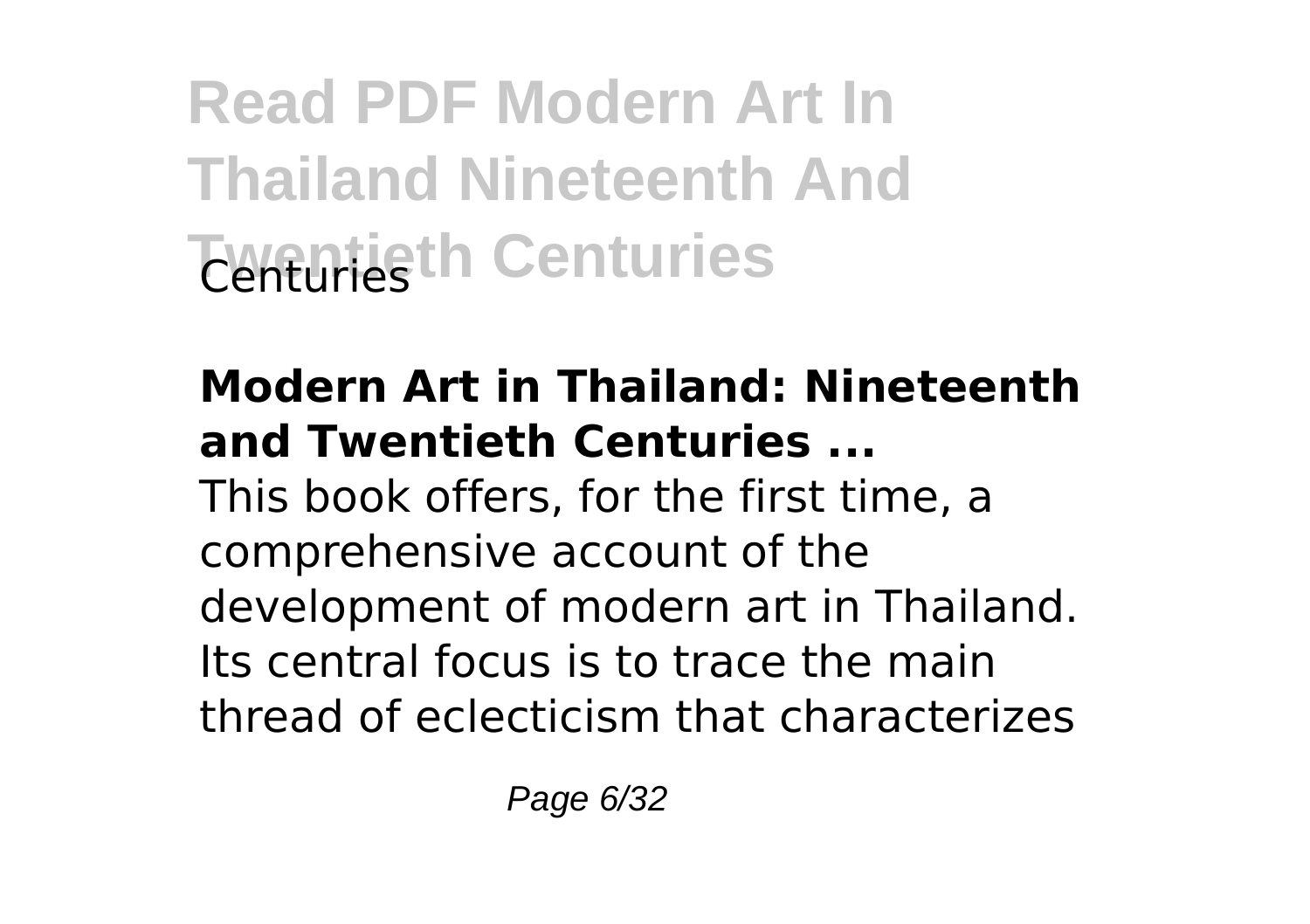**Read PDF Modern Art In Thailand Nineteenth And Twentieth Centuries** modern Thai art, and to show how foreign influences, as well as Buddhism, local traditions, and folk cultures served as catalysts in the development of styles.

#### **Modern Art in Thailand: Nineteenth and Twentieth Centuries ...** Modern art in Thailand : nineteenth and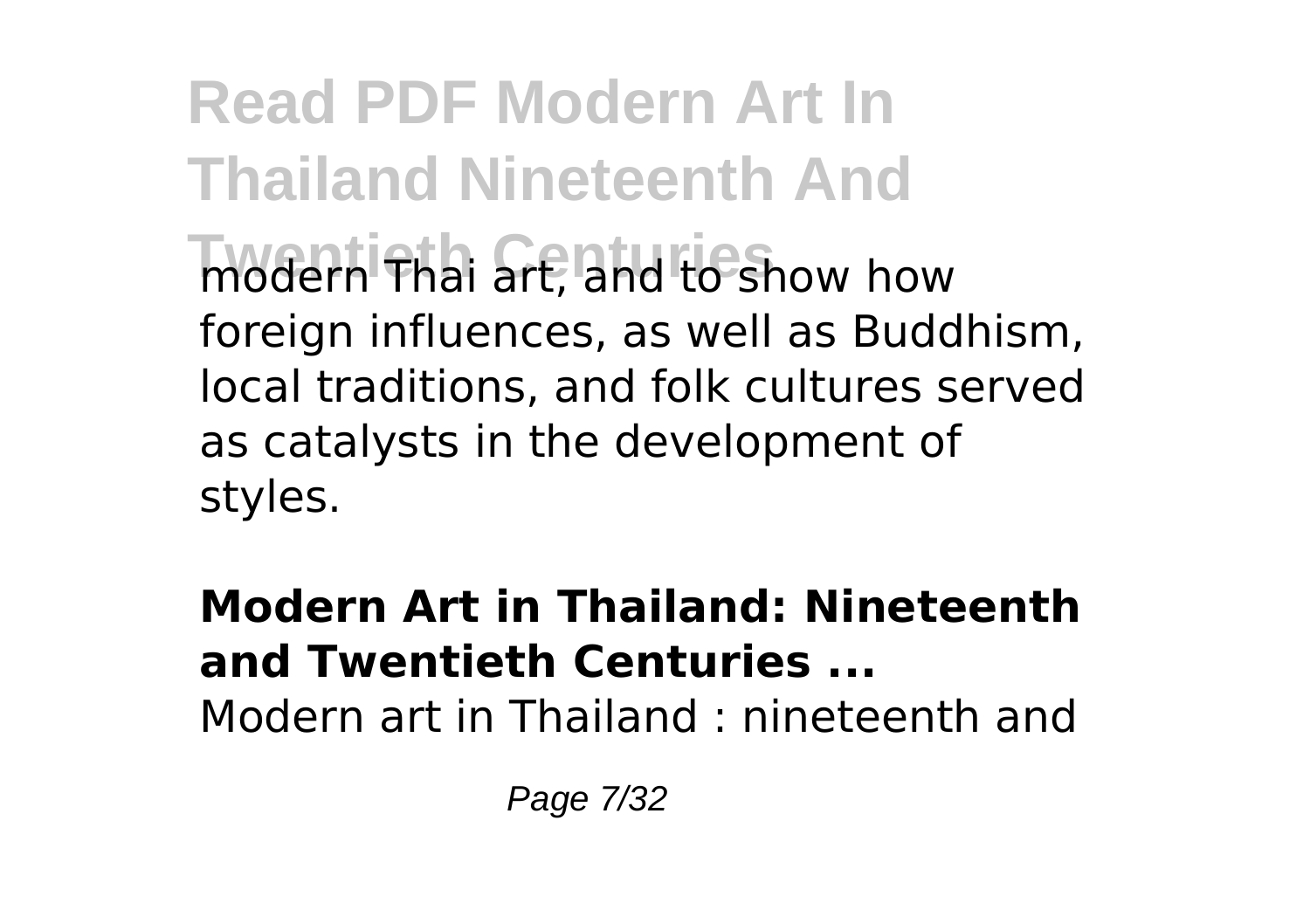**Read PDF Modern Art In Thailand Nineteenth And Twentieth Centuries** twentieth centuries / Apinan Poshyananda

#### **Modern art in Thailand : nineteenth and twentieth ...**

Thai Painting of the 19th Century: A depiction of a white elephant in 19th century Thai art. The most frequent themes for Thai painting are illustrations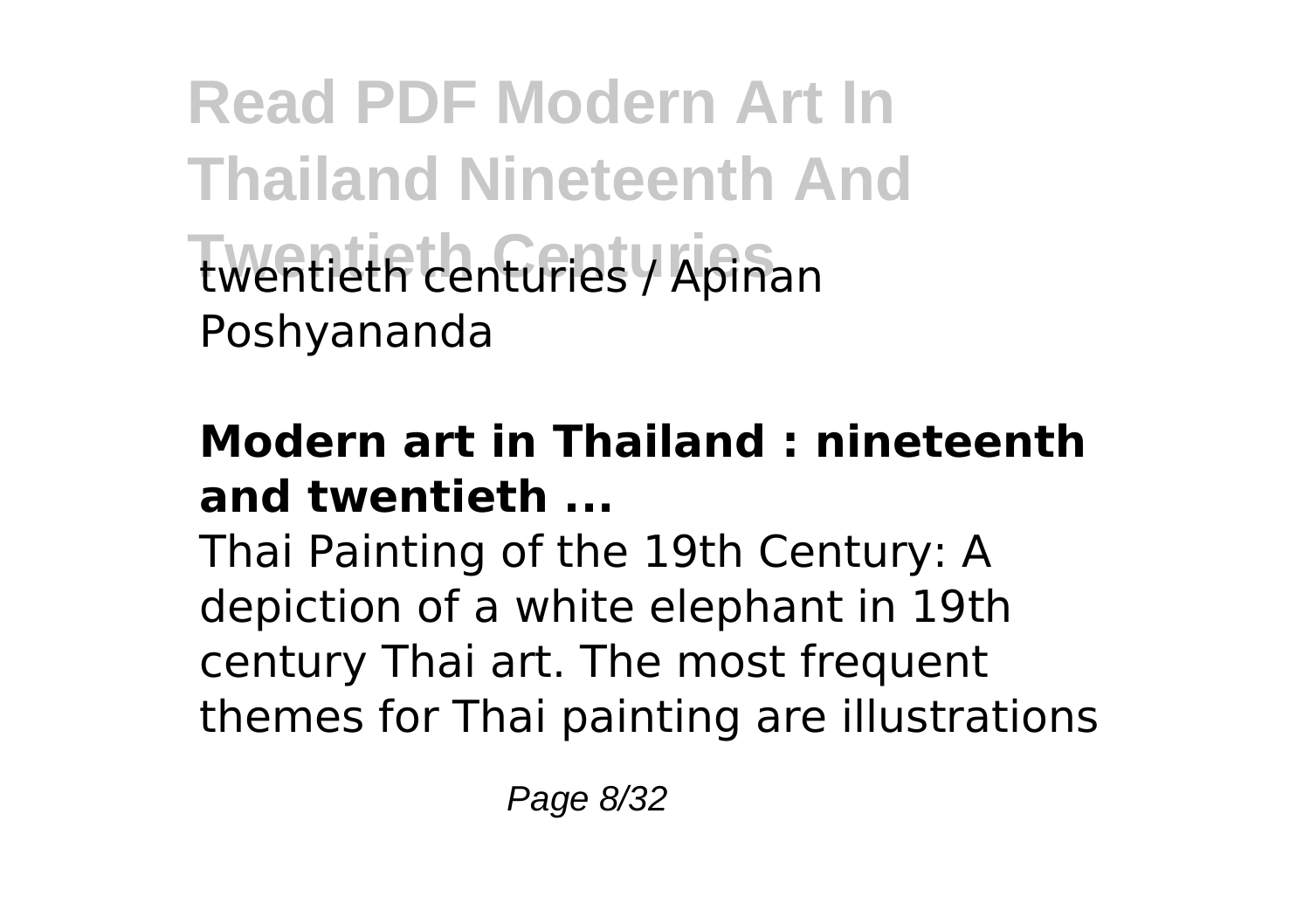**Read PDF Modern Art In Thailand Nineteenth And The Jataka tales (a vast body of fables** about the previous incarnations of the Buddha, both in human and animal form ), events from the life of the Buddha, the Buddhist heavens and hells, and scenes from daily life.

### **Thai Art | Boundless Art History - Lumen Learning**

Page 9/32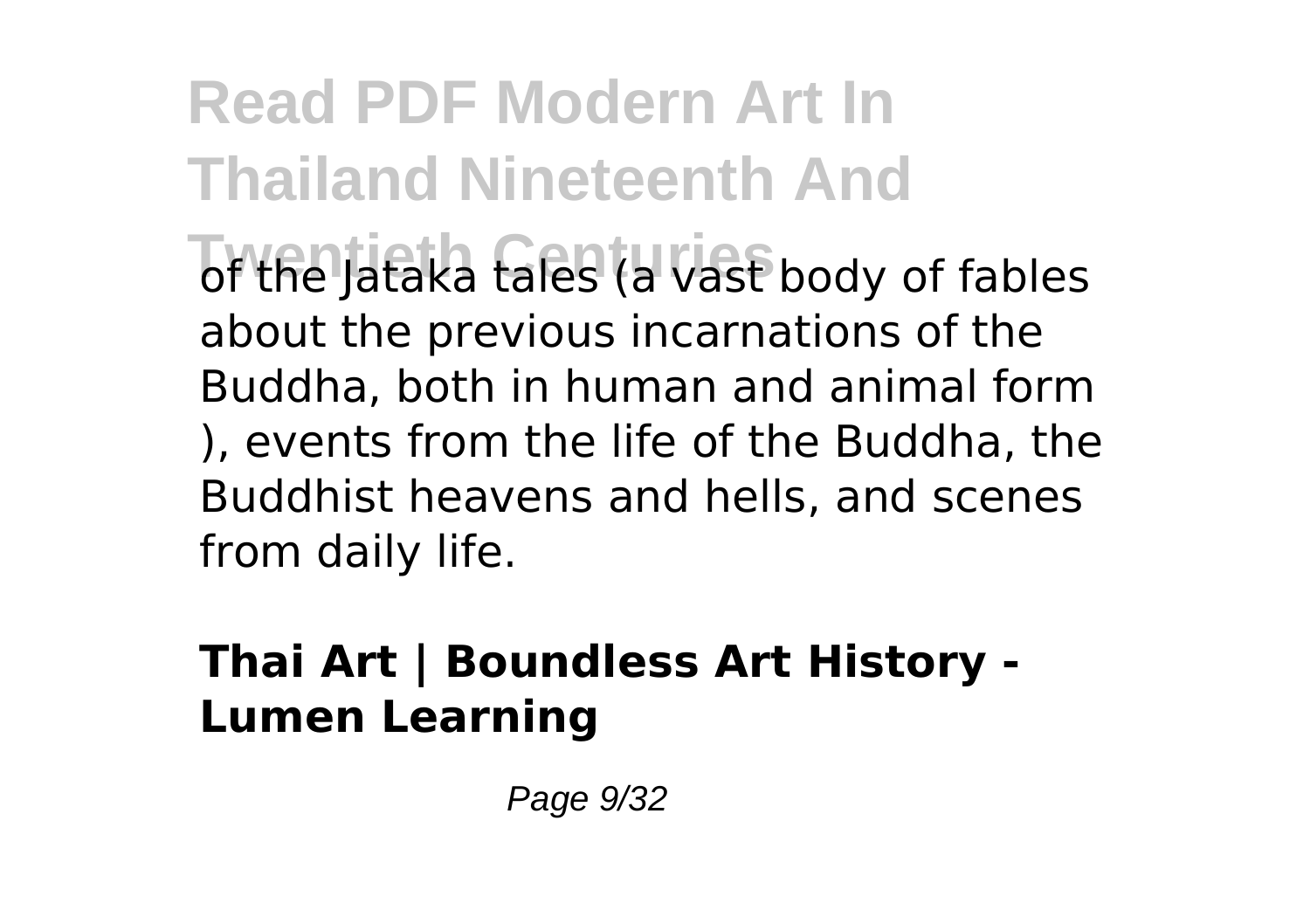**Read PDF Modern Art In Thailand Nineteenth And Twentieth Centuries** The available literature on modern Thai art and its historical development takes modernity in Thai art as having two moments: the transformation in court taste by the importation of European art and some synthesis with Thai art styles wrought by King Chulalongkorn in the 1880s and 1890s, which had antecedents in the reign of King

Page 10/32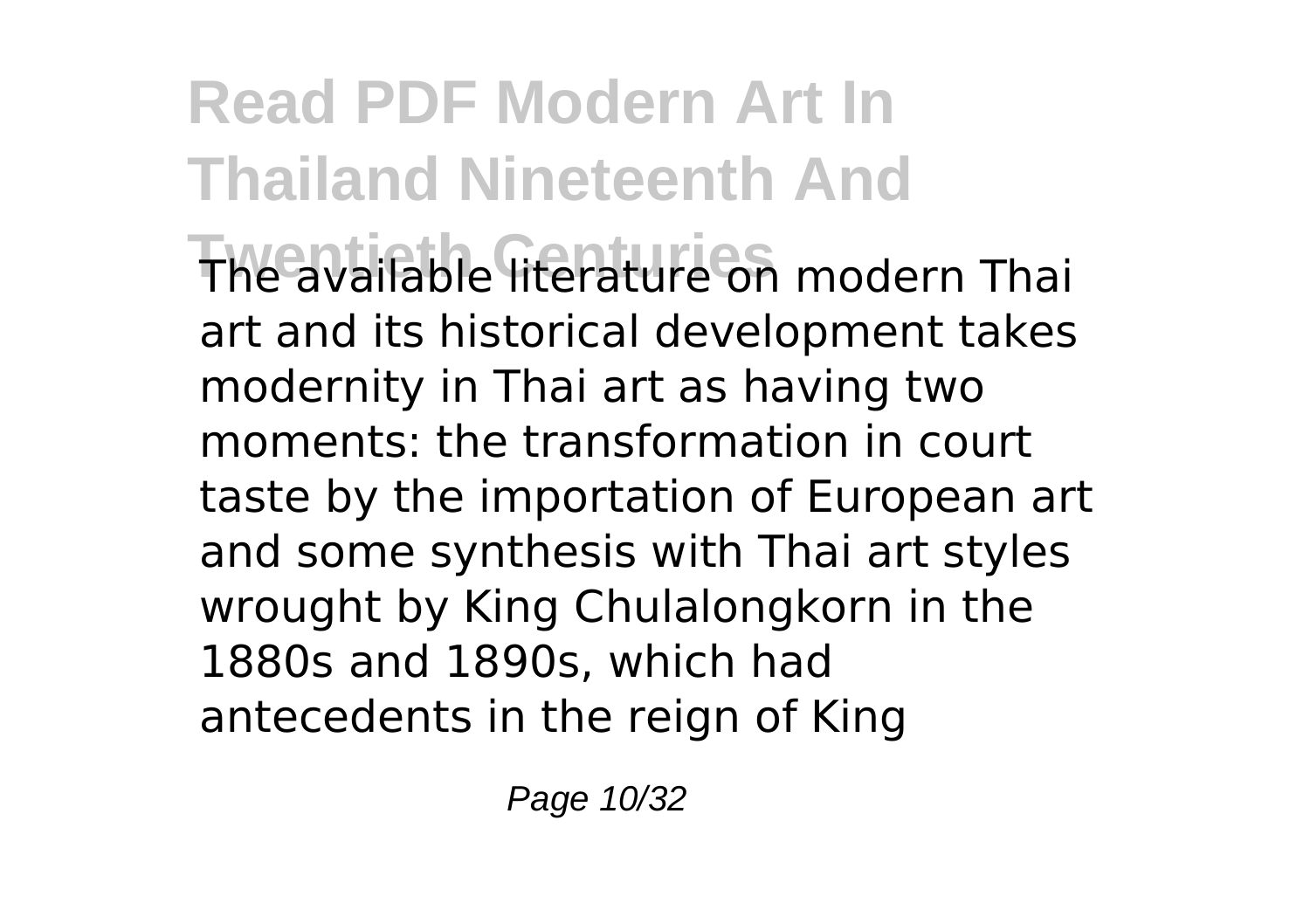**Read PDF Modern Art In Thailand Nineteenth And** Mongkut during the 1850s and 1860s; and the institutionalization ...

#### **Icon and Image in Modern Thai Art: A Preliminary Exploration**

Continuously expanding the role of meaning in art, Chaikitwattana remains one of Thailand's most noteworthy artists, and more of his dazzling works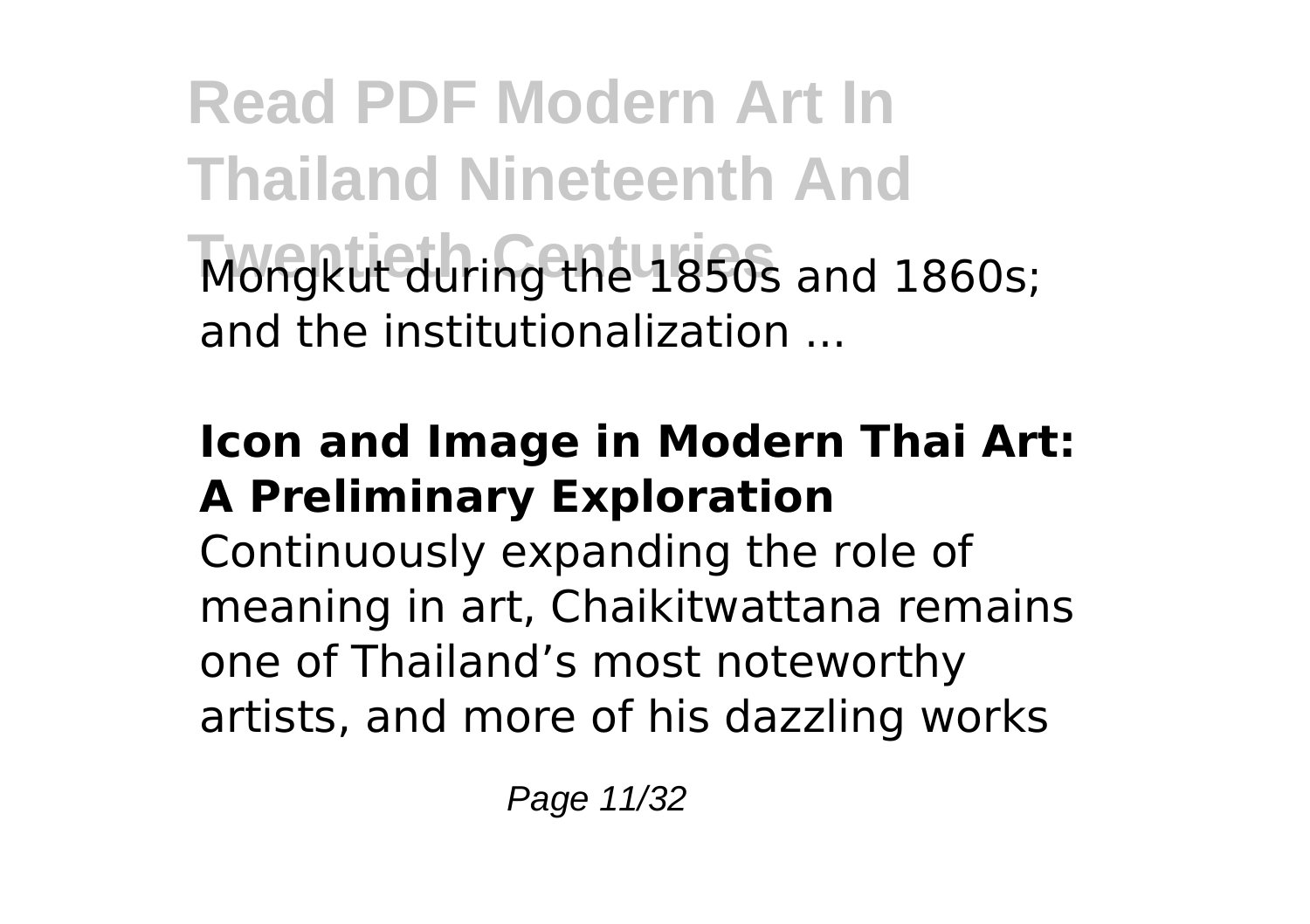**Read PDF Modern Art In Thailand Nineteenth And Twentieth Centuries** are sure to follow. Vasan Sitthiket Born in 1957, Sitthiket continuously addresses issues in contemporary Thai and international societies, including themes such as the pervasive exploitation of the poor and the increasing corruption of state and bureaucracy.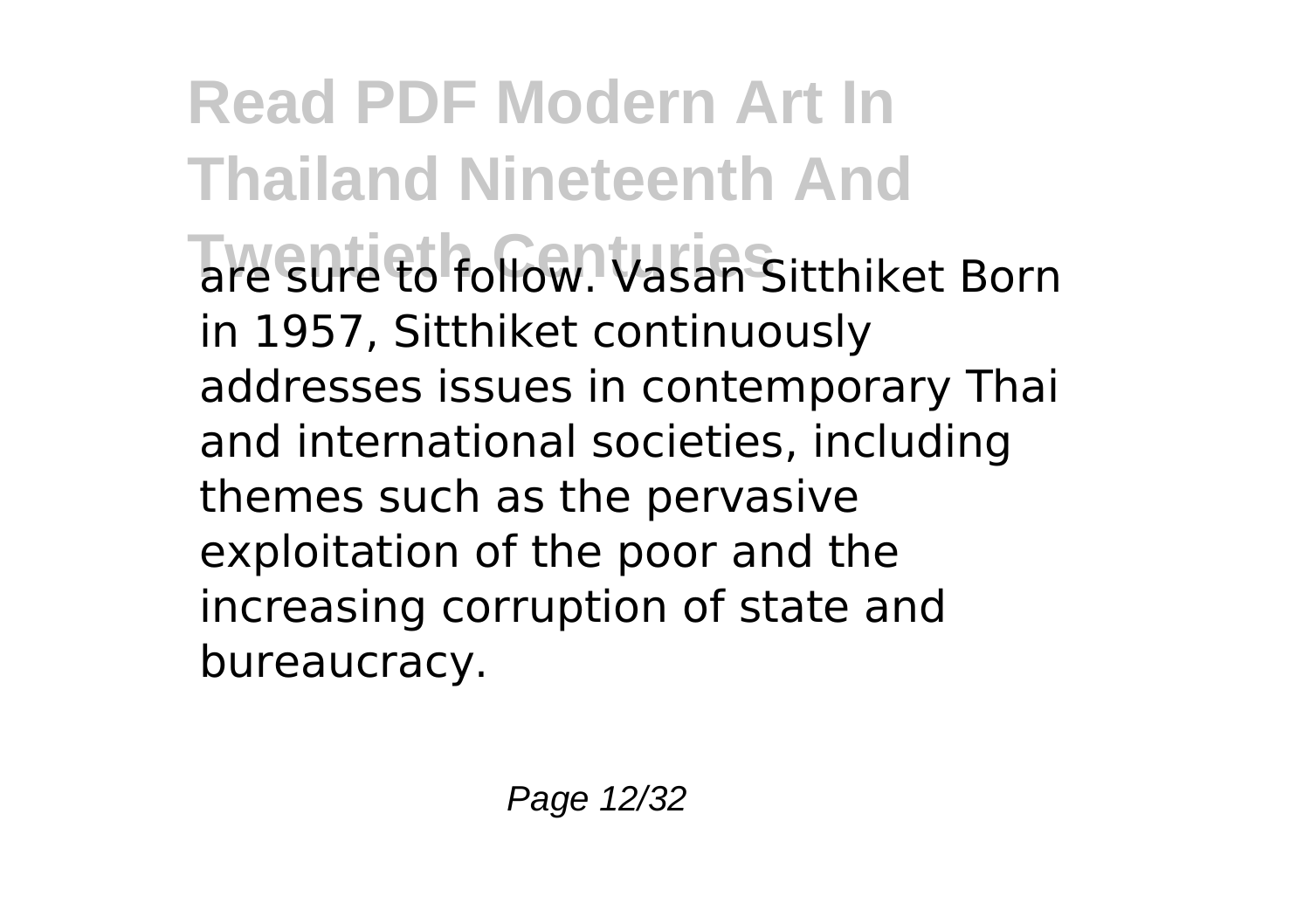**Read PDF Modern Art In Thailand Nineteenth And Twentieth Centuries 10 Contemporary Artists From Thailand You Should Know** Traditional Thai art is primarily composed of Buddhist art and scenes from the Indian epics. Traditional Thai sculpture almost exclusively depicts images of the Buddha, being very similar with the other styles from Southeast Asia, such as Khmer. Traditional Thai

Page 13/32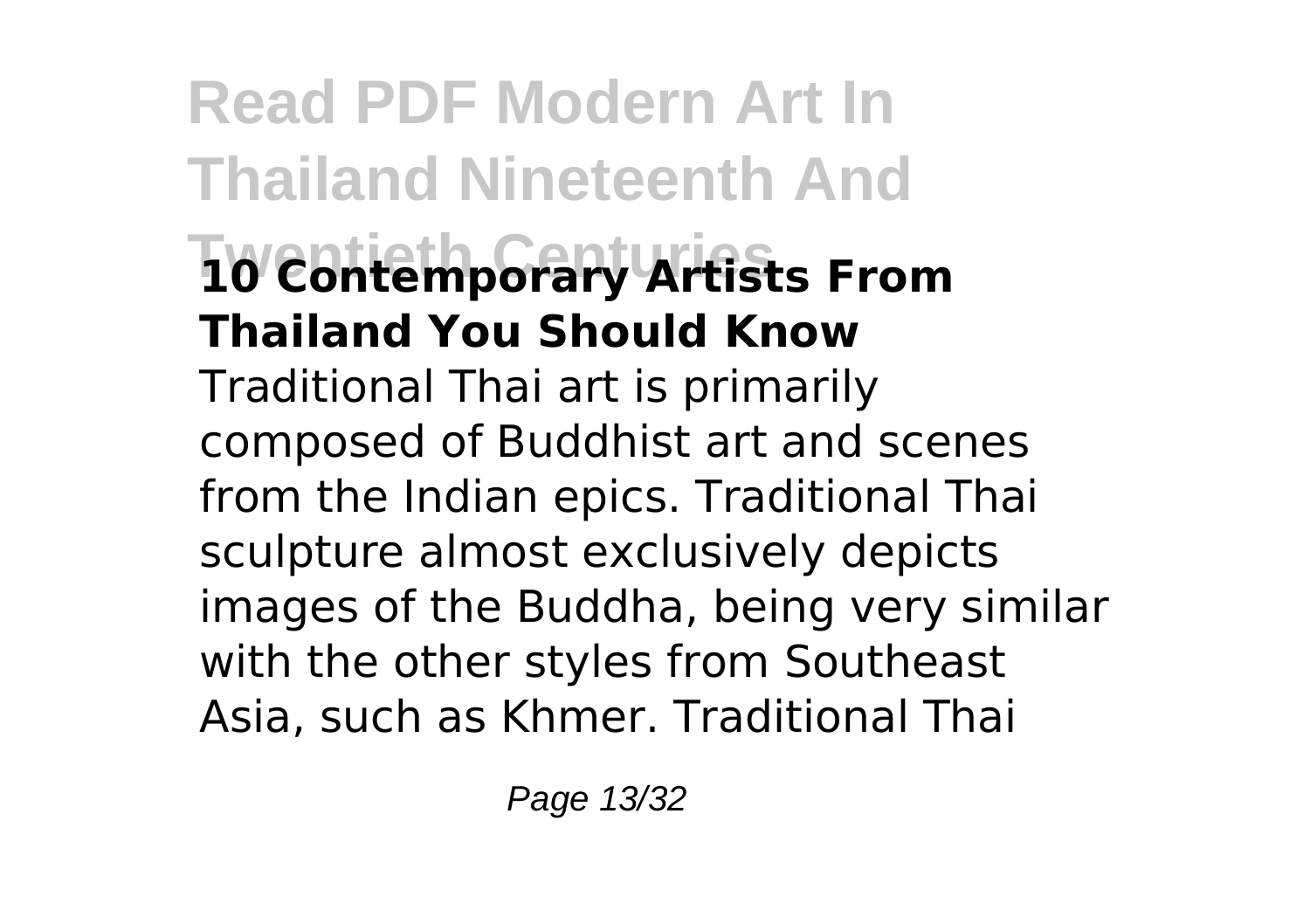**Read PDF Modern Art In Thailand Nineteenth And Twentieth Centuries** paintings usually consist of book illustrations, and painted ornamentation of buildings such as palaces and temples. Thai art was influenced by indigenous civilizations of the Mon and Khmer. By the Sukothai and Ayutthaya

### **Thai art - Wikipedia**

...

Page 14/32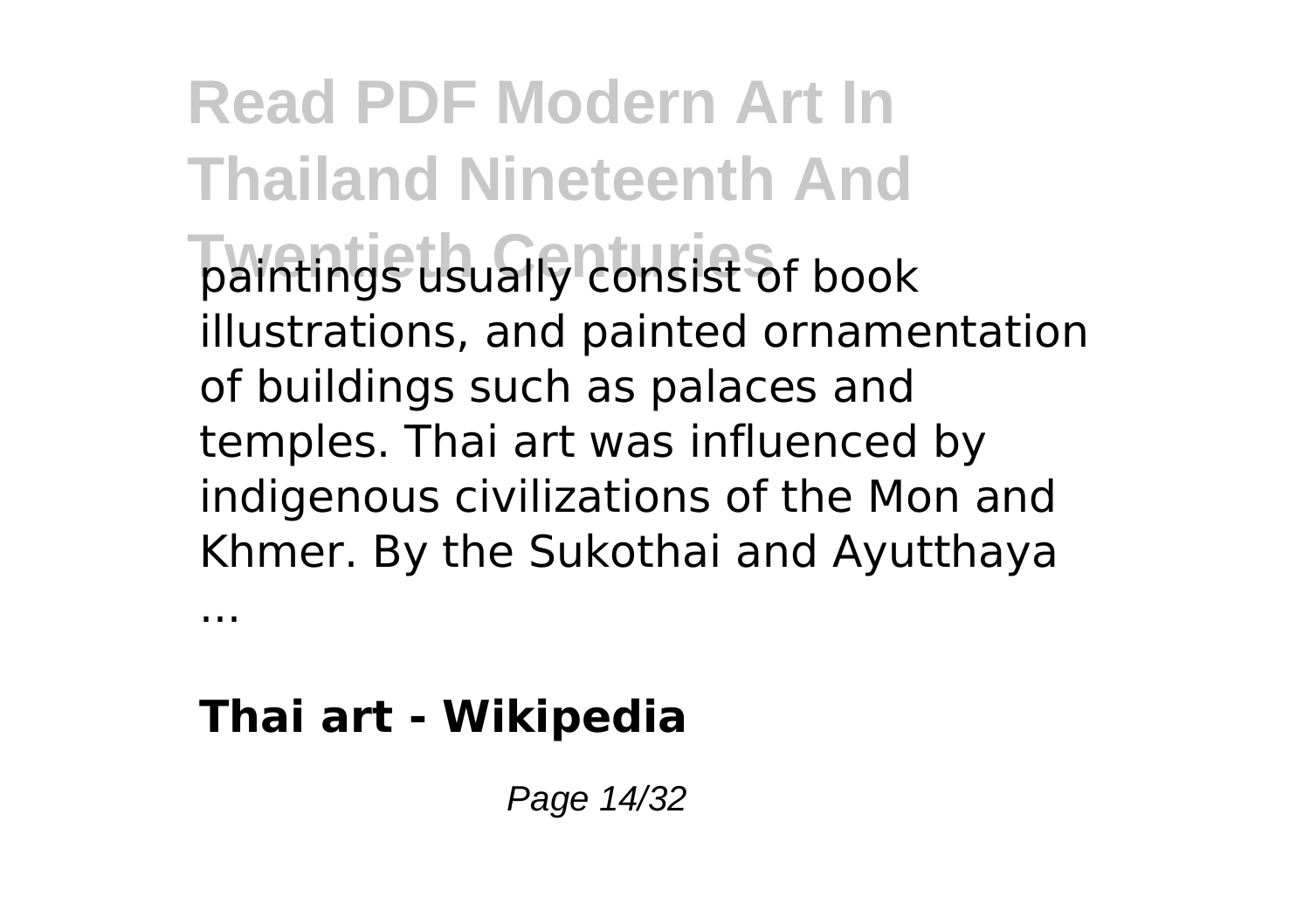**Read PDF Modern Art In Thailand Nineteenth And MOCA BANGKOK displays works of art** inspired by traditional Thai modes of expression alongside art that has been influenced by the introduction of Western artistic styles and techniques. Some 800 works selected from Boonchai Bencharongkul's private collection are exhibited in the 20,000 square metres of well – lit white space.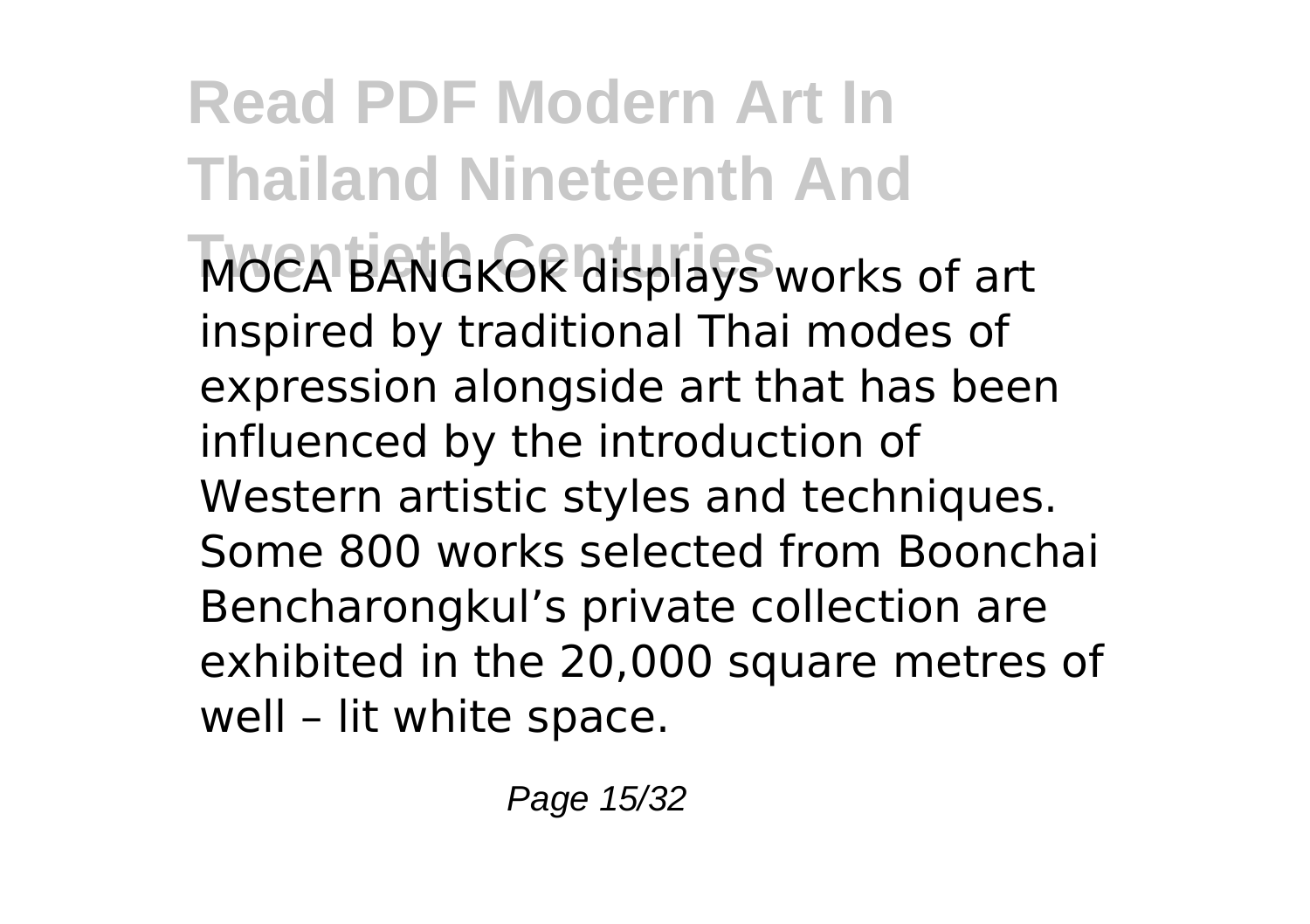# **Read PDF Modern Art In Thailand Nineteenth And Twentieth Centuries**

## **Home - MOCA BANGKOK**

What is Modern Art? Not to be confused with contemporary art, the "modern art" label refers to late 19th and early-to-mid 20th century art.Works produced during this time showcase artists' interest in reimagining, reinterpreting, and even rejecting traditional aesthetic values of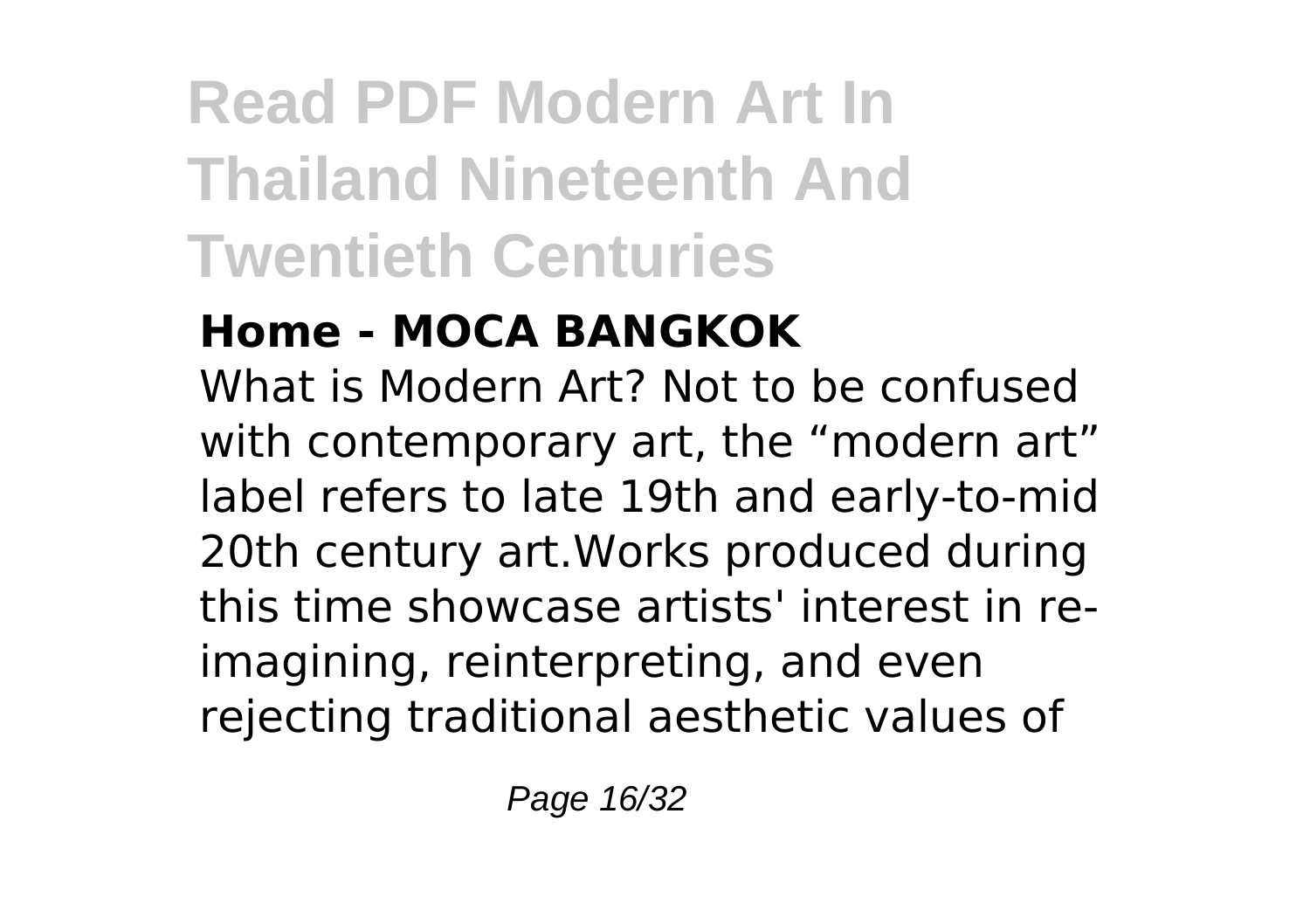**Read PDF Modern Art In Thailand Nineteenth And Tweeding styles.nturies** 

# **What Is Modern Art? Not To Be Confused With Contemporary Art**

This lesson focuses on artworks pertaining to the theme of labor and art from around 1850 to 1900, many of which are part of the core canon of nineteenth-century art history. Primarily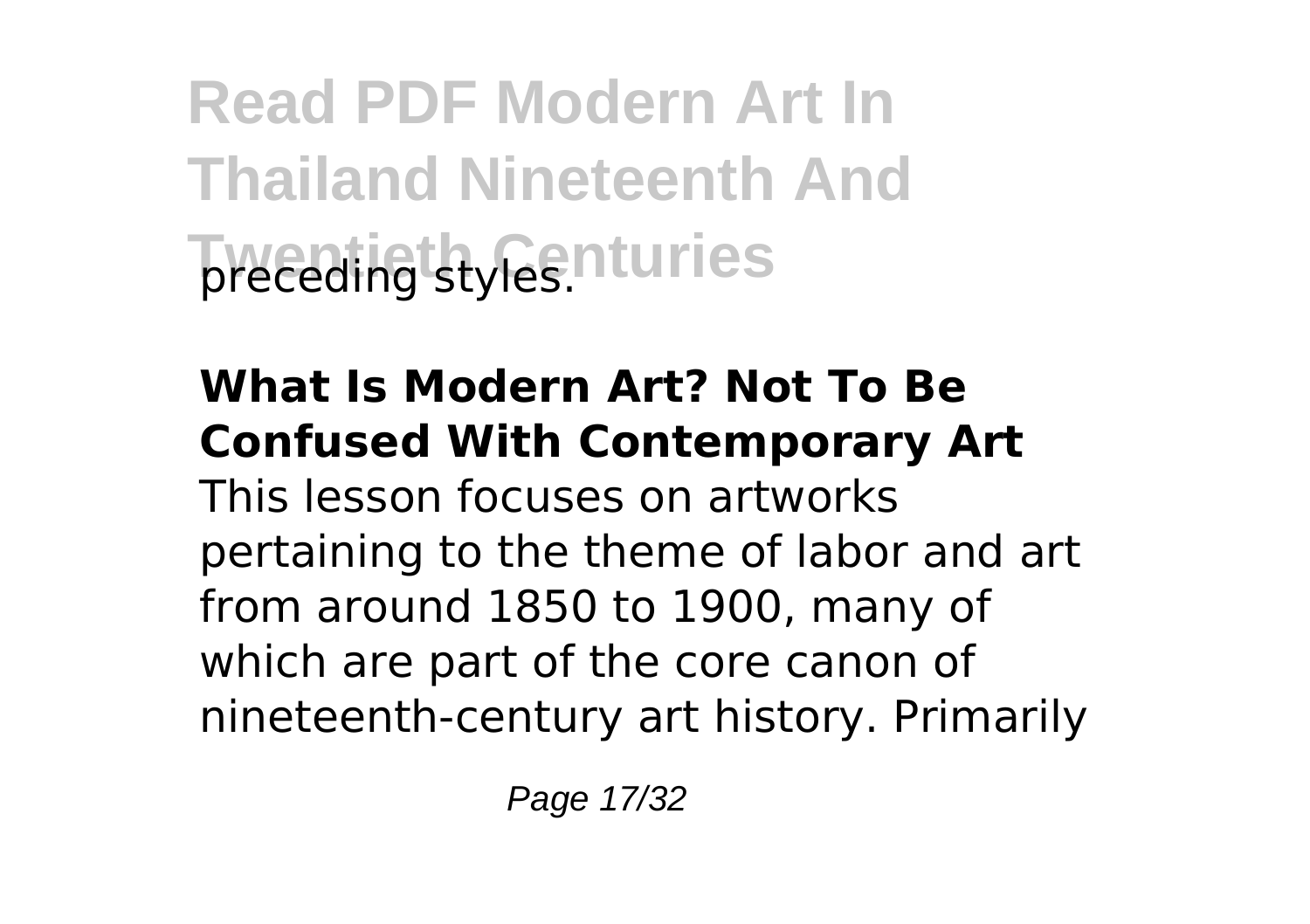**Read PDF Modern Art In Thailand Nineteenth And The Century on Works produced in France, it** does address some works from other countries (like Britain, Germany, and the United States), and could be made much more international at the instructor's discretion.

#### **Art and Labor in the Nineteenth Century | Art History ...**

Page 18/32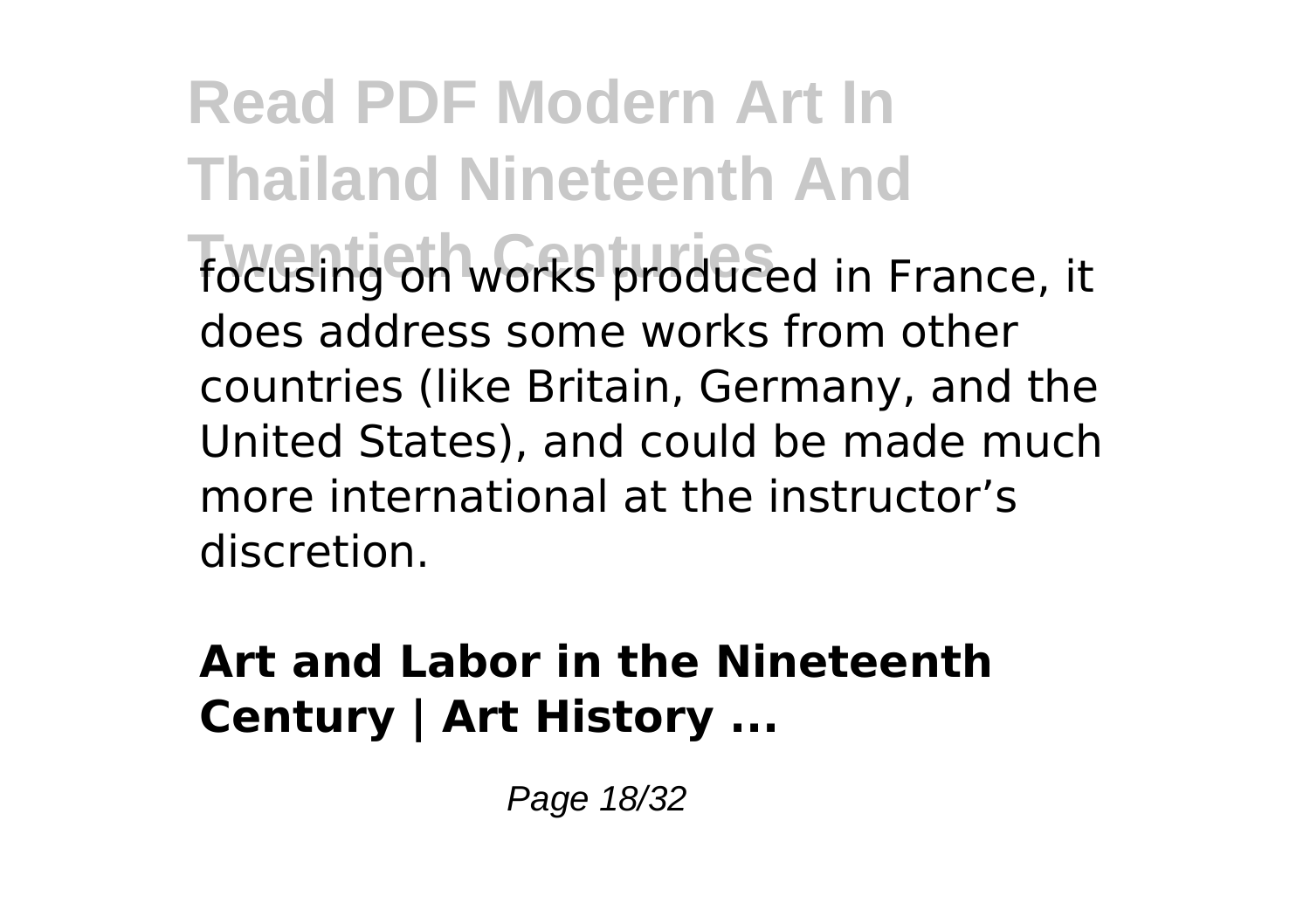**Read PDF Modern Art In Thailand Nineteenth And Twentieth Centuries** Although modern sculpture and architecture are reckoned to have emerged at the end of the 19th century, the beginnings of modern painting can be located earlier. The date perhaps most commonly identified as marking the birth of modern art is 1863, the year that Édouard Manet showed his painting Le déjeuner sur l'herbe in the Salon des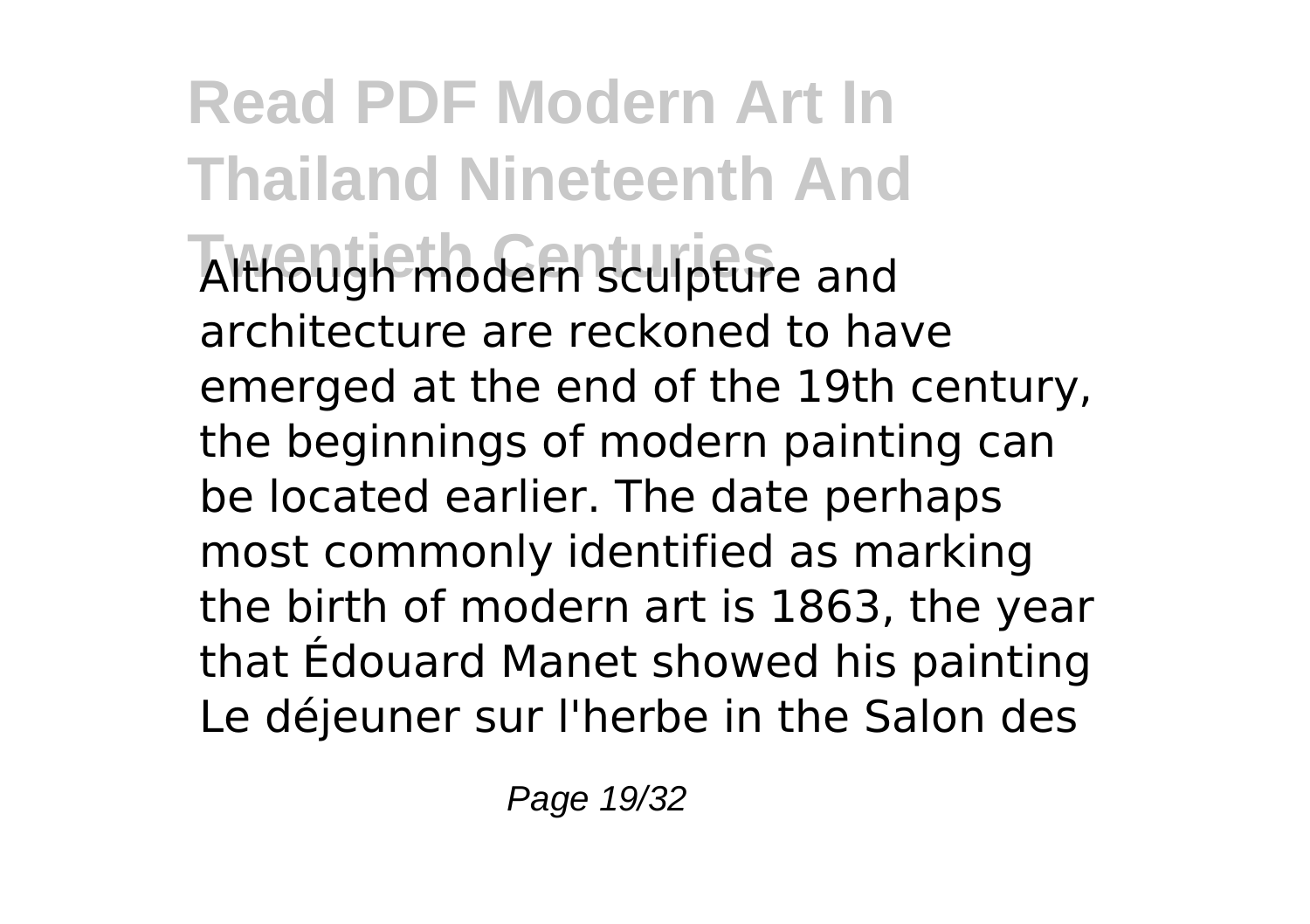**Read PDF Modern Art In Thailand Nineteenth And Twentieth Centuries** Refusés in Paris.

# **Modern art - Wikipedia**

In the West, the 19th century witnessed major social and technological upheavals, spurred in large part by the Industrial Revolution and correlating trends: urbanization, frequently poor working and living conditions, and

Page 20/32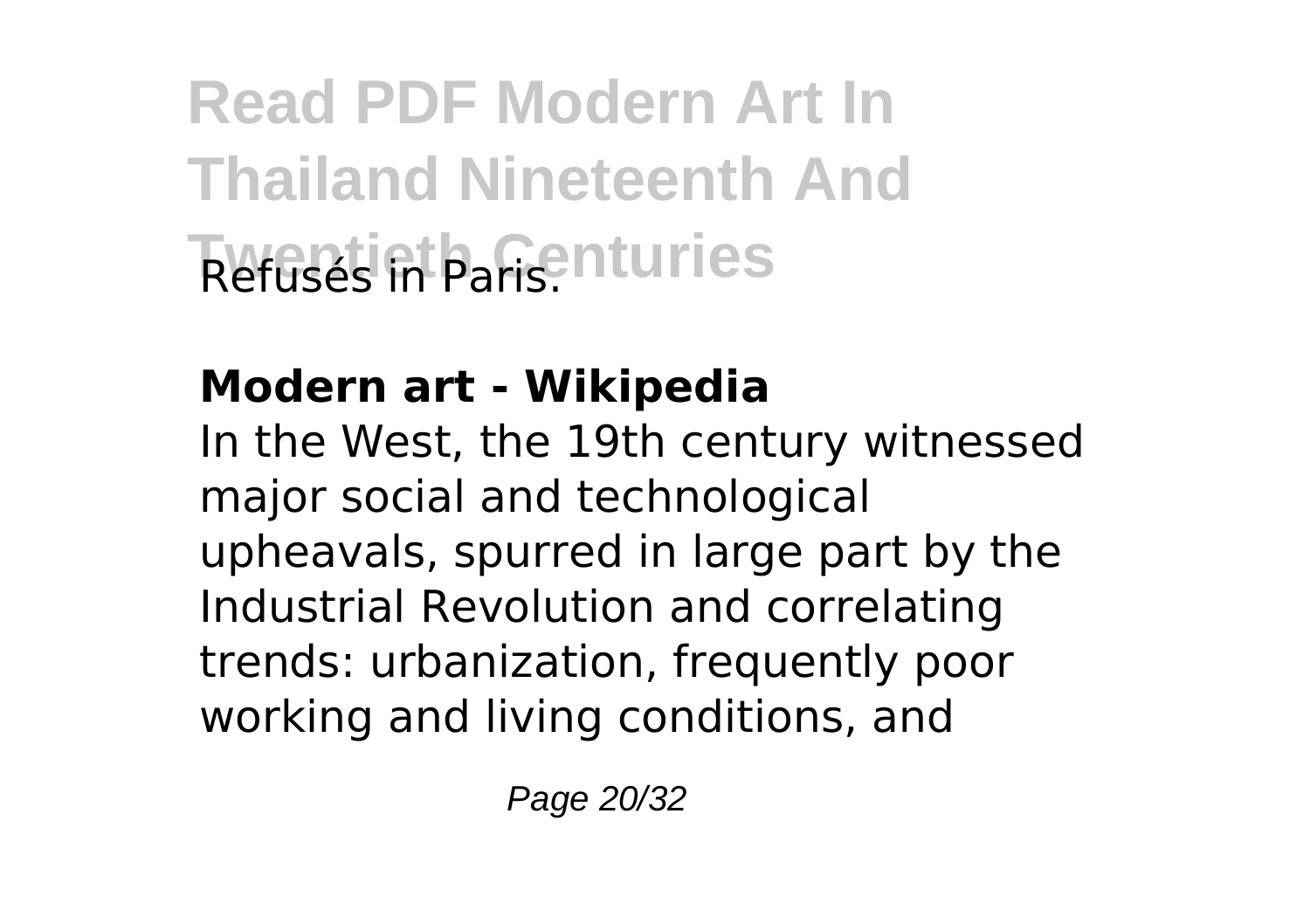**Read PDF Modern Art In Thailand Nineteenth And Twentieth Centuries** territorial expansion by emerging global superpowers. In this period, artistic patronage shifted increasingly towards the capitalist bourgeoisie and national academies, with ...

#### **19th Century Art | Artsy** Modern Art Movements: 1870s to 1980s: This timeline displays the major trends

Page 21/32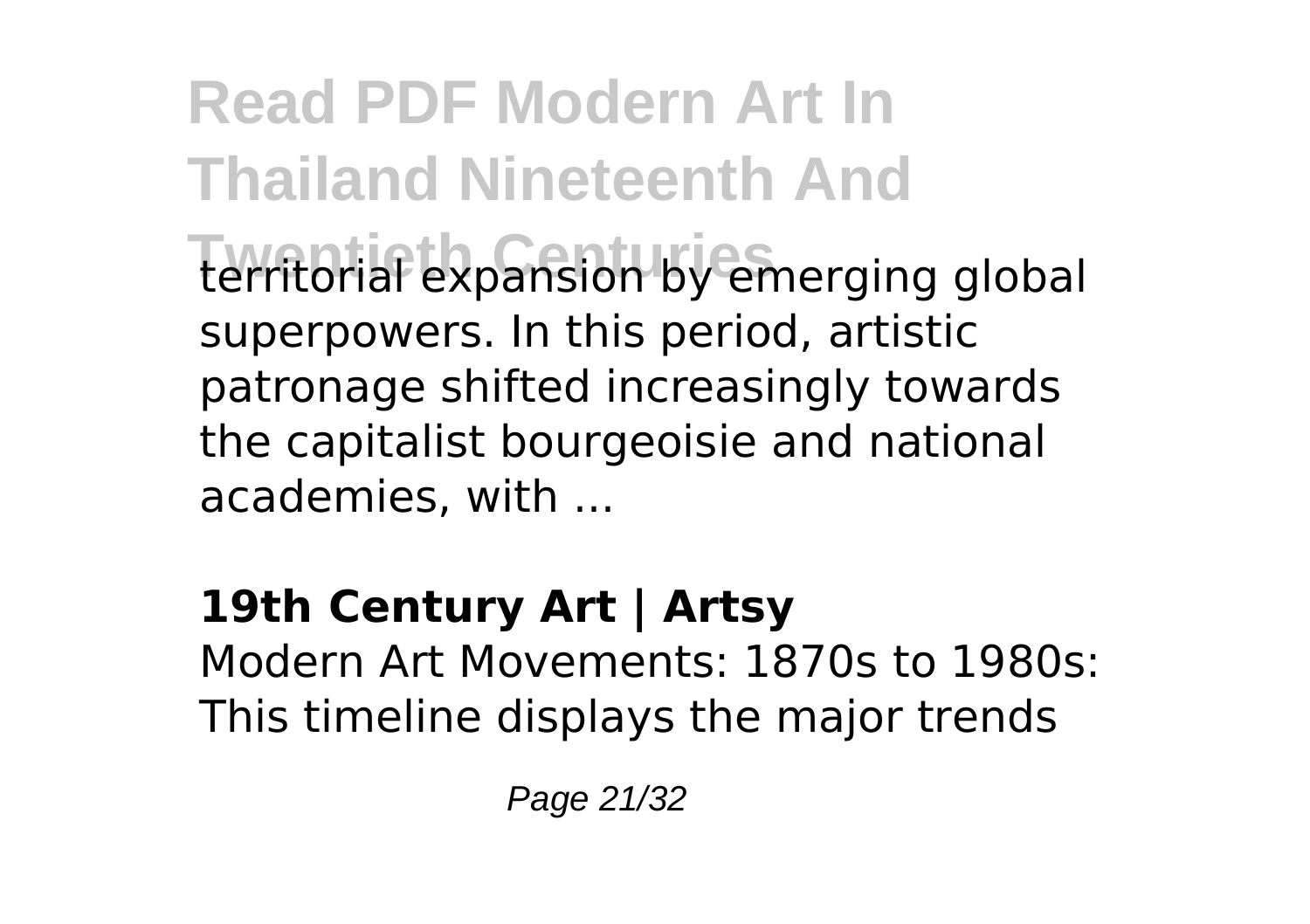**Read PDF Modern Art In Thailand Nineteenth And** and movements in modern art, approximately dated to when they began, or when they gained prominence. Click on any movement for a quick overview and further information. Also, you can visit the full list of all movements and styles on The Art Story.

#### **Modern Art Movement Timeline |**

Page 22/32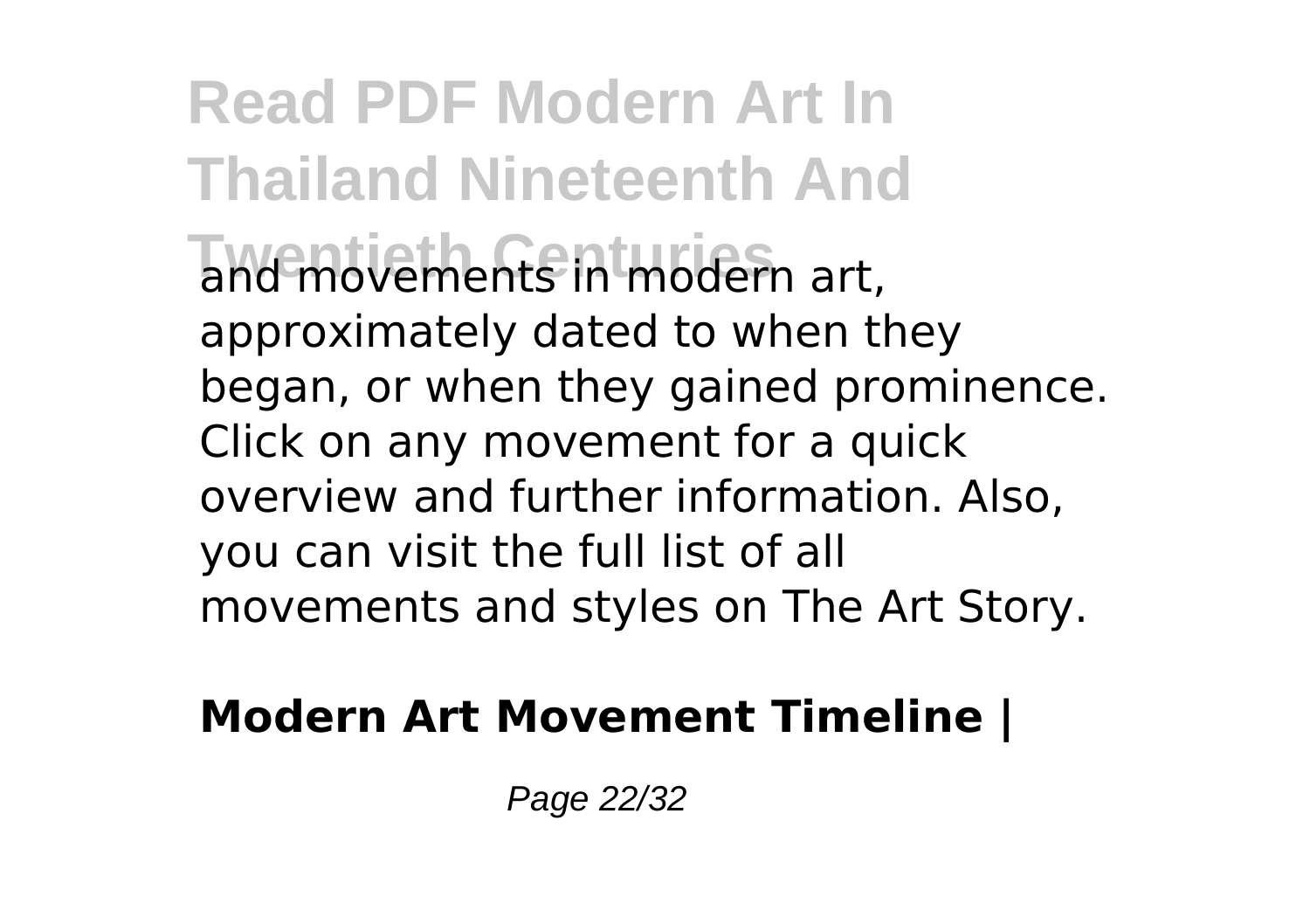# **Read PDF Modern Art In Thailand Nineteenth And Twentieth Centuries TheArtStory**

A new generation of "Modern Artists" were fed up with following the traditional academic art forms of the 18th and early 19th century, and were starting to create a range of "Modern Paintings" based on new themes, new materials, and bold new methods.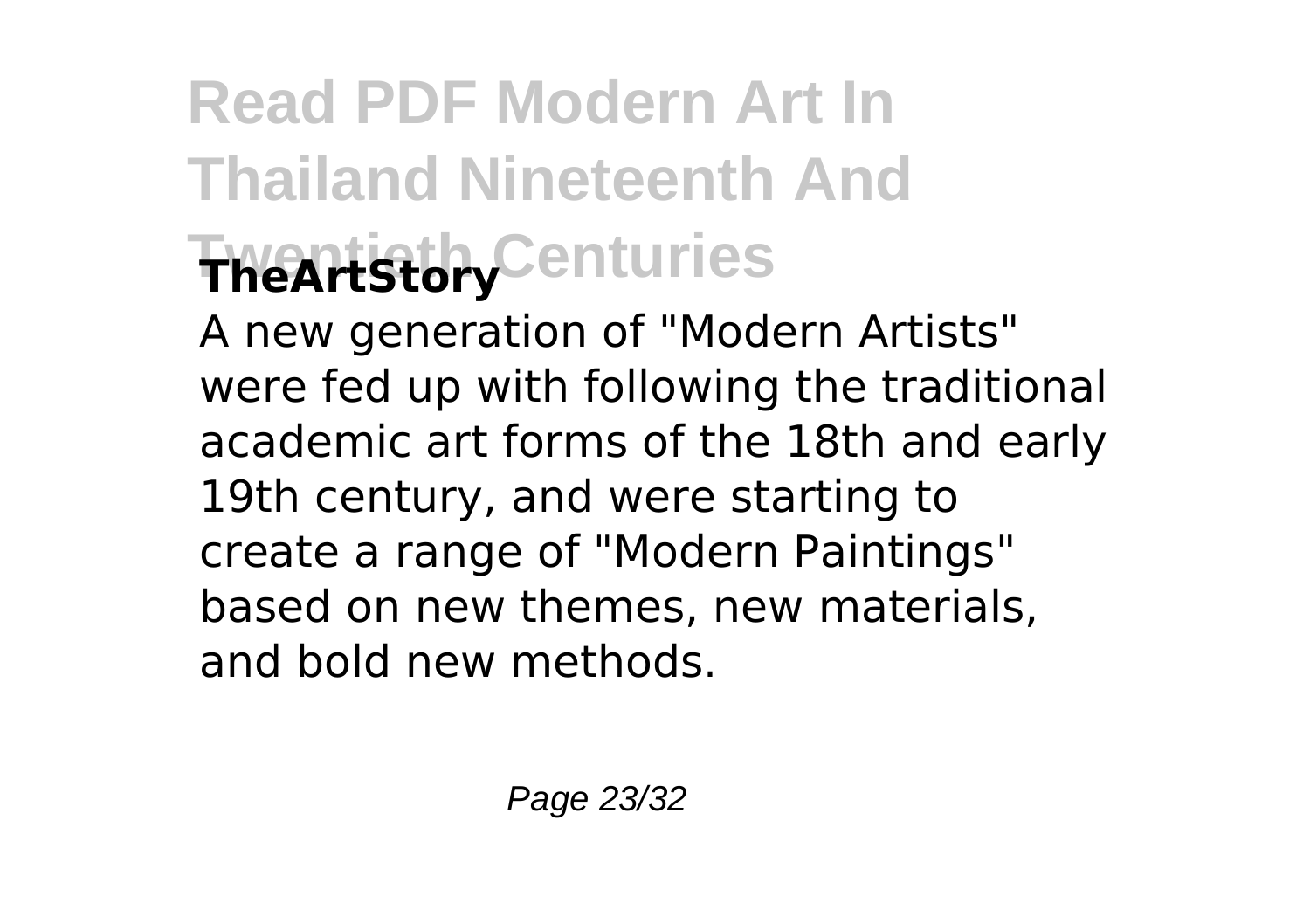**Read PDF Modern Art In Thailand Nineteenth And Twentieth Centuries Modern Art: History, Characteristics, Movements** She has a Master's degree in Contemporary Art history from the Institute of Fine Arts (NYU) and has taught Introduction to Modern Art as a Graduate Teaching Fellow at Lehman College since 2010. Currently, Amy is a genome contributor for Artsy and editor

Page 24/32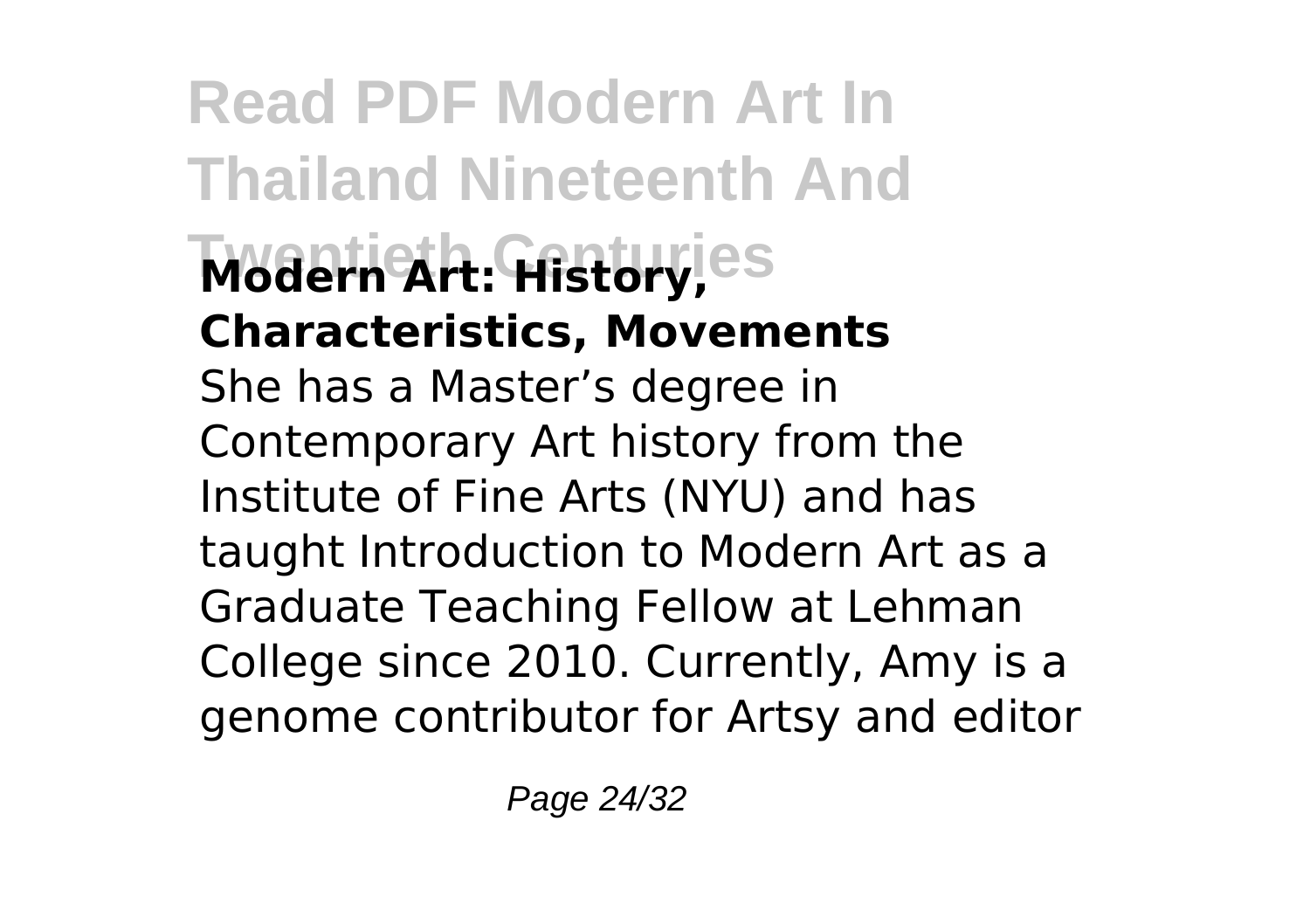**Read PDF Modern Art In Thailand Nineteenth And** and contributor of Art History Teaching Resources.

#### **Modern Art (1900–50) | Art History Teaching Resources**

Modern art, painting, sculpture, architecture, and graphic arts characteristic of the 20th and 21st centuries and of the later part of the

Page 25/32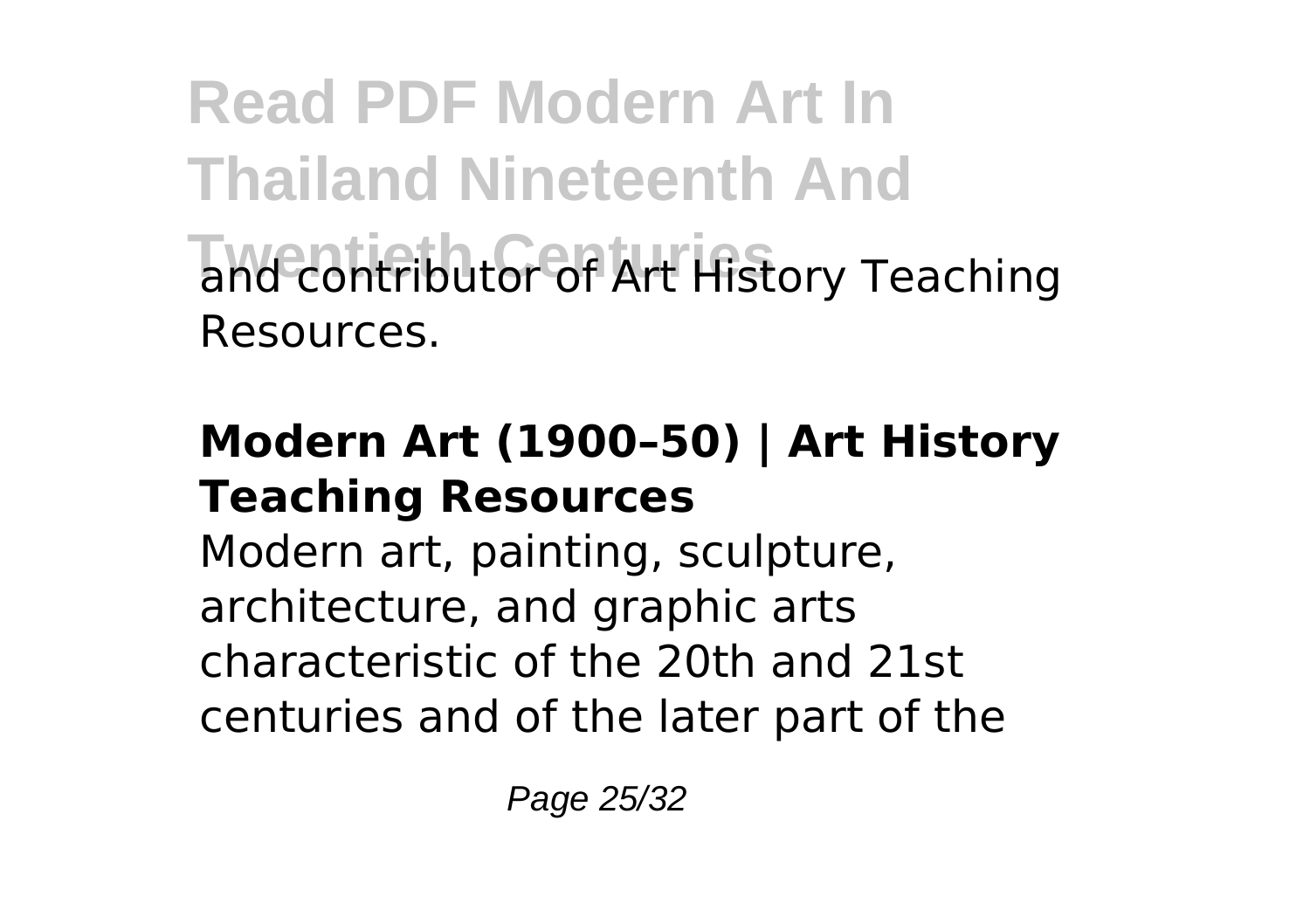**Read PDF Modern Art In Thailand Nineteenth And Twentieth Centuries** 19th century. Modern art embraces a wide variety of movements, theories, and attitudes whose modernism resides particularly in a tendency to reject traditional, historical, or academic forms and conventions ...

#### **Modern art | Britannica** Collection 1880s–1940s. Arranged in a

Page 26/32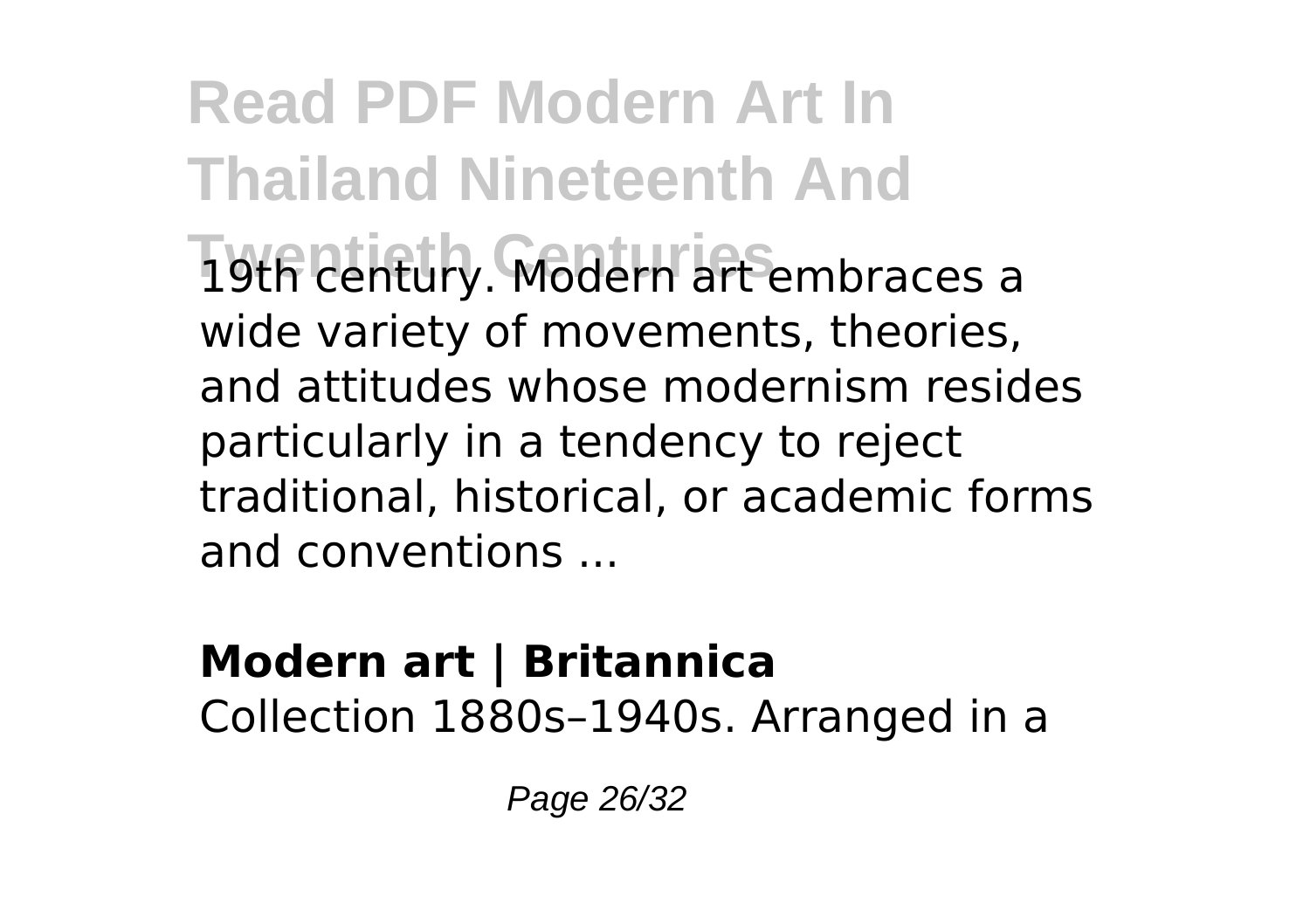**Read PDF Modern Art In Thailand Nineteenth And The Twentieth Chronological order, each of the** 23 galleries on this floor explores an individual topic. A gallery may be devoted to an artist, a specific medium or discipline, a particular place in a moment in time or a shared creative idea. These presentations are conceived by teams of curators from all fields and at all levels of seniority collaborating ...

Page 27/32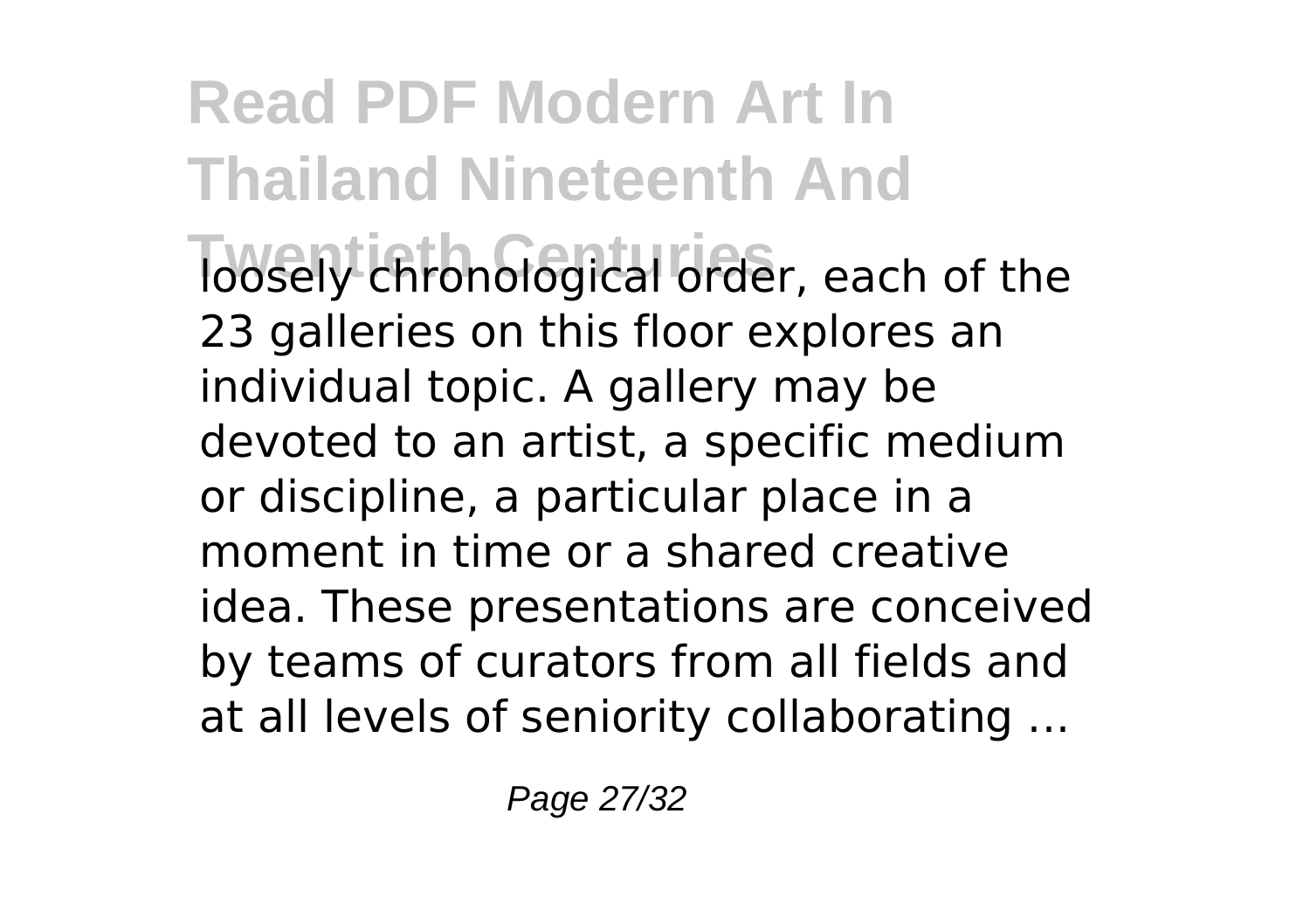**Read PDF Modern Art In Thailand Nineteenth And Twentieth Centuries**

**Collection 1880s–1940s | MoMA - The Museum of Modern Art** Page 1: KATALOG V MODERNE & IMPRESSIONISTEN Page 5 and 6: all texts can be translated in your Page 7 and 8: all texts can be translated in your Page 9 and 10: all texts can be translated in your Page 12 and 13: EUGÈNE BOUDIN

Page 28/32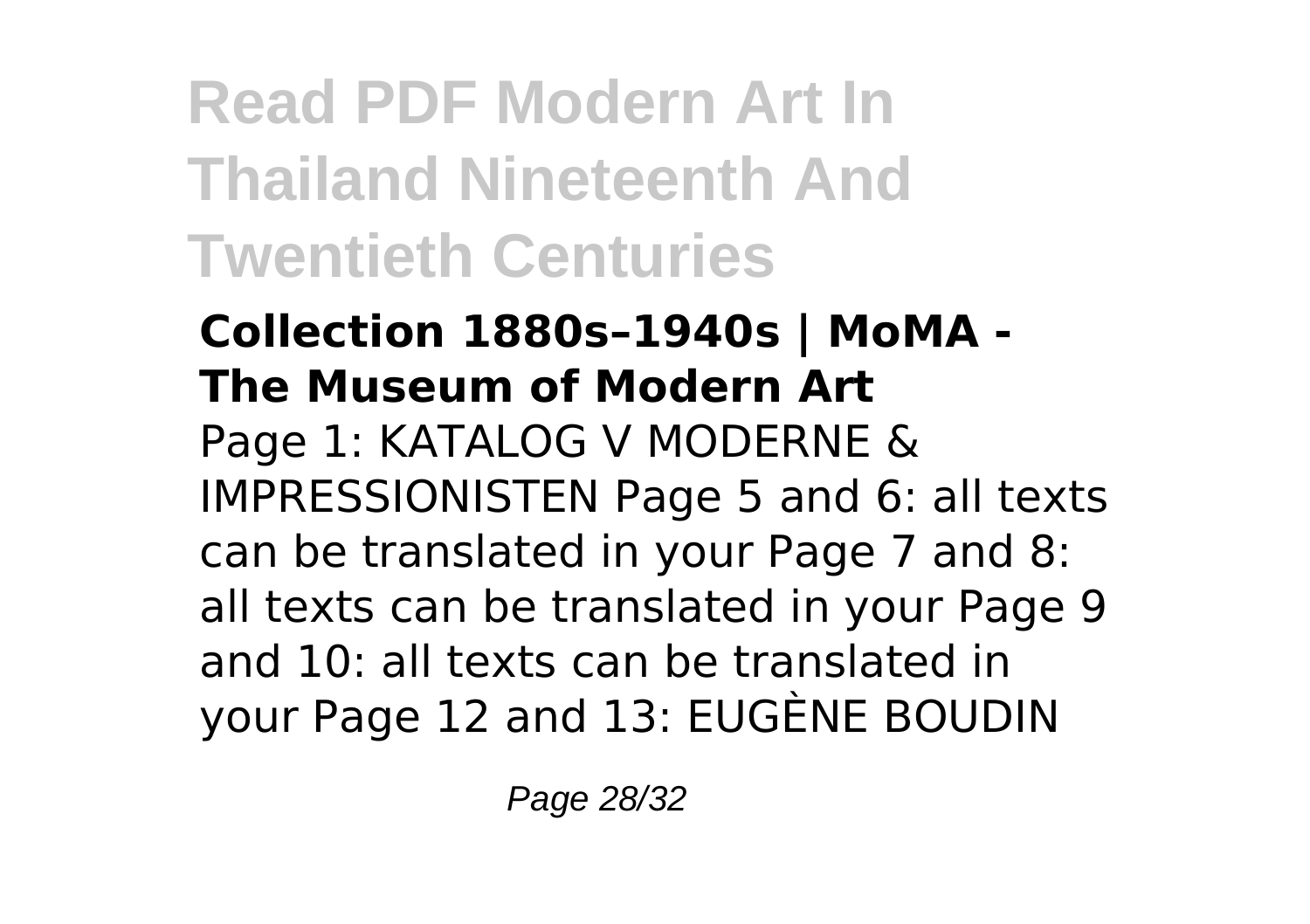**Read PDF Modern Art In Thailand Nineteenth And Twentieth Centuries** 1824 Honfleur - 1898 Page 14 and 15: LYONEL FEININGER 1871 New York - 19 Page 16: AMEDEO MODIGLIANI, 1884 Livorno - 1 Page 20: PIERRE-AUGUSTE RENOIR 1841 Limoges

#### **Modern Art & Impressionists, 19th Century Paintings**

Western art makes an impression much

Page 29/32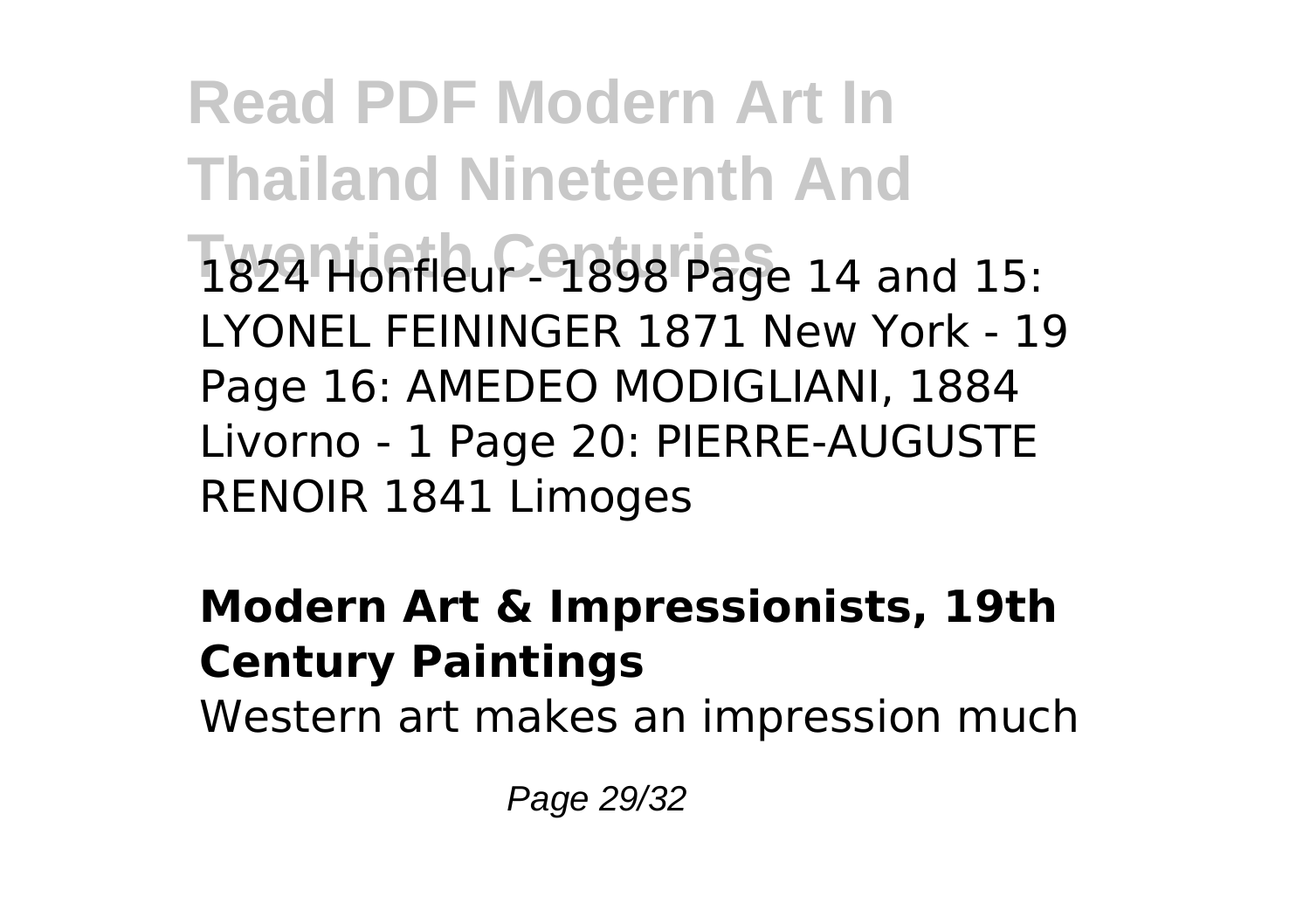**Read PDF Modern Art In Thailand Nineteenth And** Tater in Vietnam, beginning with a few painters like Le Van Mien (1873–1943), who work in oils in the late nineteenth century. Despite Thailand's independence, the passion for things Western hits the elite at this time as well.

### **Chronology - The Metropolitan**

Page 30/32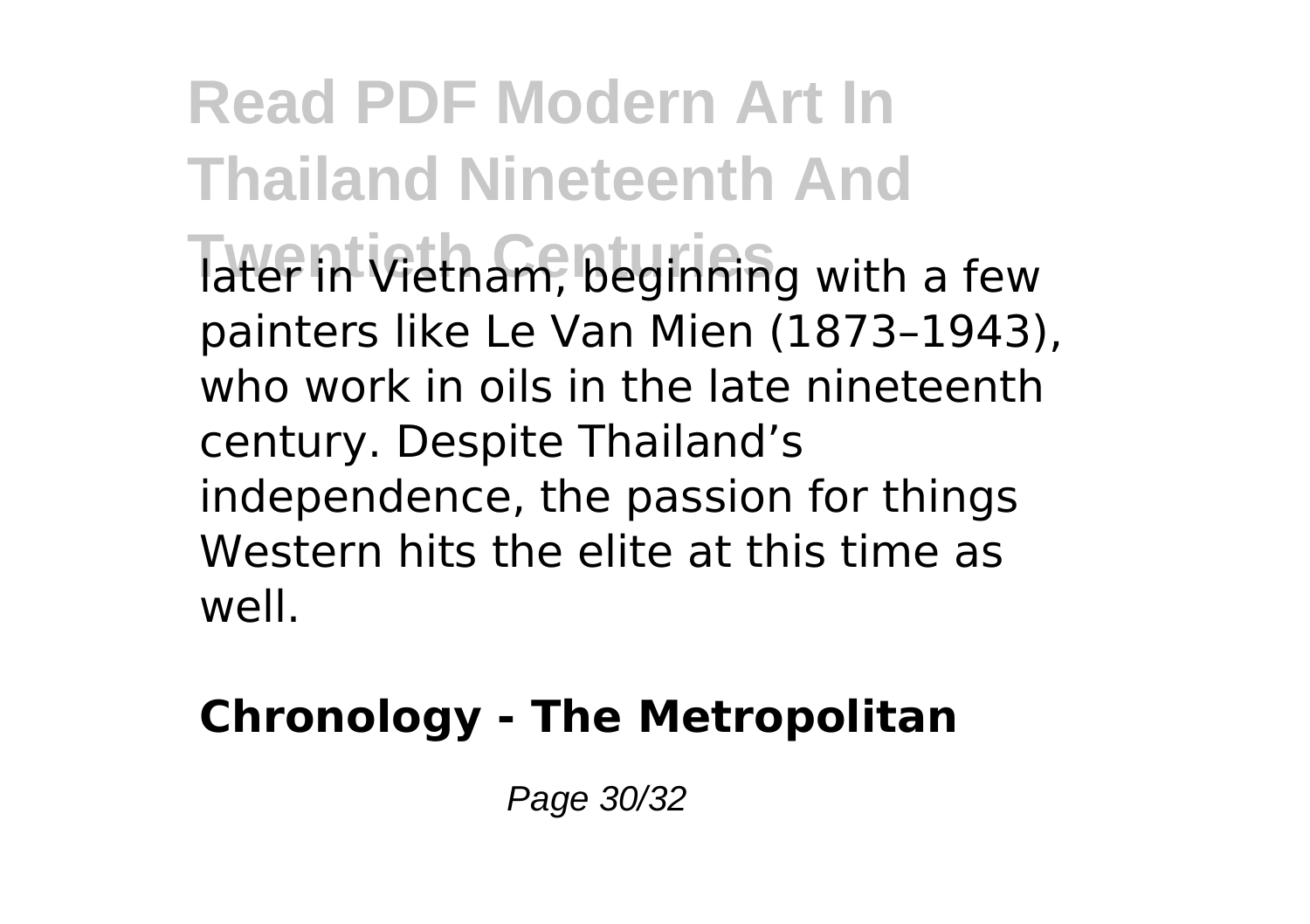# **Read PDF Modern Art In Thailand Nineteenth And Museum of Arthuries**

The three-story structure was also once occupied by Thailand's "Father of Modern Education"—Chaophraya Thammasakmontri. Today it hosts art residencies and public events, live music and workshops, and the zero-waste Na Cafe—which brews with homegrown beans and offers suspended beverages